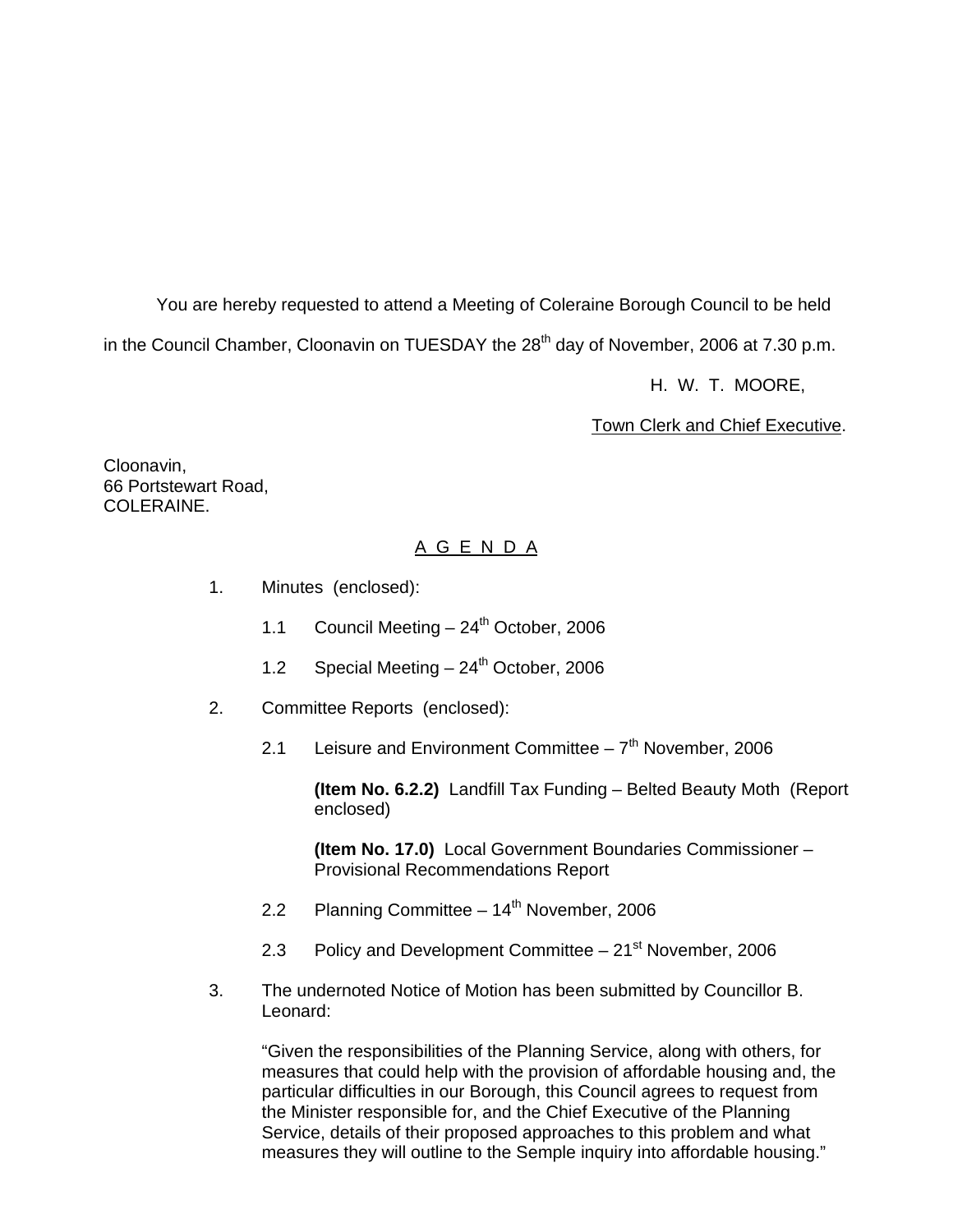- 4. Rock Castle, Portstewart Freedom of Information Complaint Information Commissioner's Decision dated 16<sup>th</sup> October, 2006 (previously supplied)
- 5. Planning Working Group (Report previously circulated)
- 6. Consultation List (enclosed)
- 7. North Eastern Education and Library Board Council nomination to replace Councillor A. McQuillan  $(4 \text{ year term to expire } 30^{\text{th}})$  June, 2009)
- 8. Coleraine Fairtrade Resolution (enclosed)
- 9. Meetings Schedule (Report enclosed)
- 10. Correspondence
- 11. Documents for Sealing

### **Enclosed for Information:**

- i. Rivers Agency Leaflet Your Guide to the Drainage Council for Northern Ireland
- ii. Minutes of the Northern Health and Social Services Council dated 4<sup>th</sup> October, 2006
- iii. Special Council Briefing Report Sports Council for Northern Ireland 7<sup>th</sup> November, 2006
- iv. Special Council Briefing Report Sperrins Tourism Ltd.  $14<sup>th</sup>$  November, 2006
- v. Special Council Briefing Report Invest NI  $21<sup>st</sup>$  November, 2006

To: Each Member of Council. 2006. 24<sup>th</sup> November, 2006.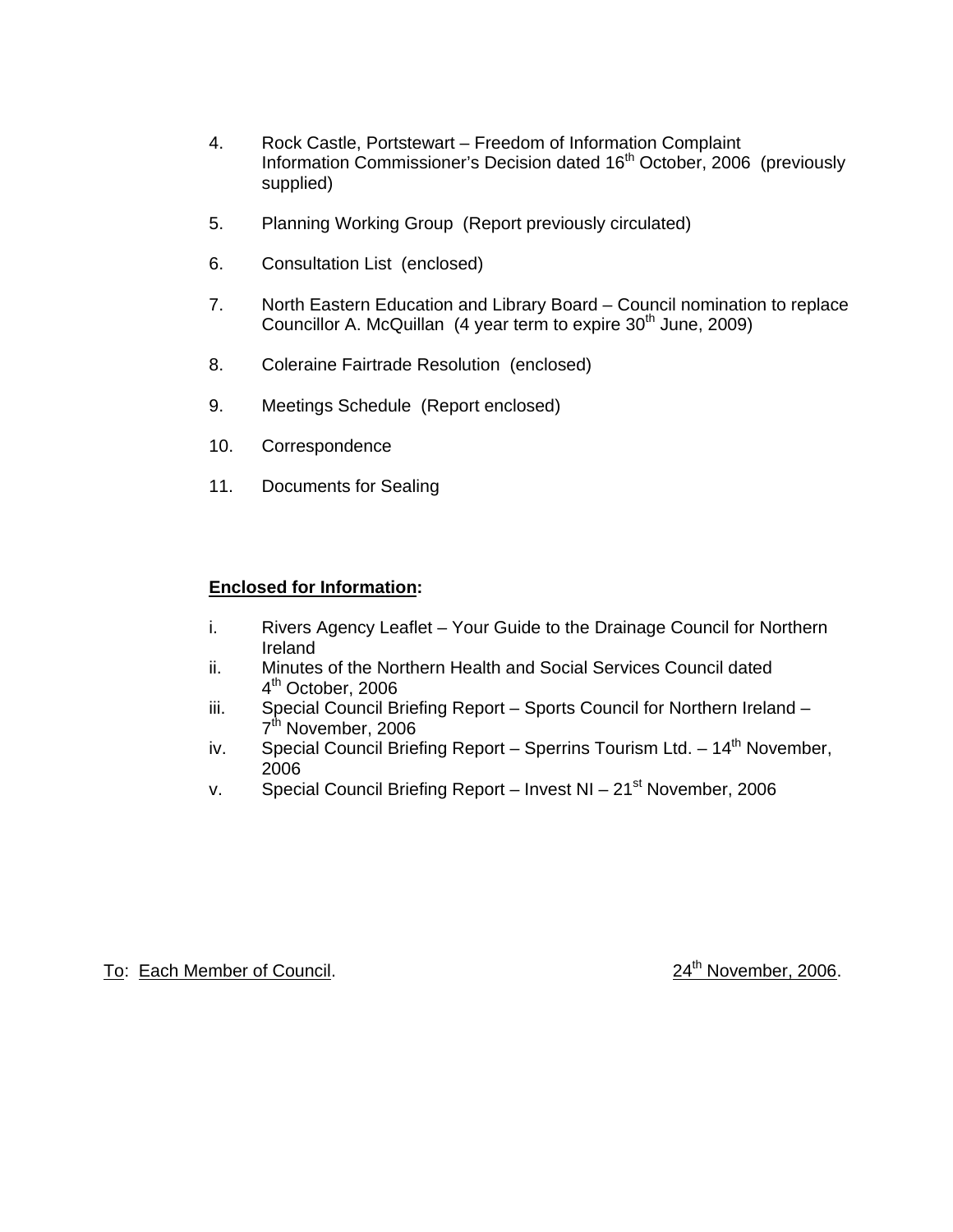#### **COUNCIL MEETING**

 Minutes of proceedings of Coleraine Borough Council held in the Council Chamber, Cloonavin on Tuesday, 24<sup>th</sup> October, 2006 at 7.40 p.m.

| <b>Convened:</b>           | As per Notice attached                                                                                                                                                               |                                                                                                                                   |
|----------------------------|--------------------------------------------------------------------------------------------------------------------------------------------------------------------------------------|-----------------------------------------------------------------------------------------------------------------------------------|
| <b>Present:</b>            | The Mayor, Councillor W. A. King, in the Chair                                                                                                                                       |                                                                                                                                   |
|                            | The Deputy Mayor, Councillor E. P. Fielding (Mrs.)                                                                                                                                   |                                                                                                                                   |
|                            | <b>Aldermen</b>                                                                                                                                                                      |                                                                                                                                   |
|                            | E. T. Black (Mrs.)<br>W. T. Creelman                                                                                                                                                 | D. McClarty                                                                                                                       |
|                            | <b>Councillors</b>                                                                                                                                                                   |                                                                                                                                   |
|                            | C. S. Alexander (Ms.)<br>D. D. Barbour<br>J. M. Bradley<br>O. M. Church (Mrs.)<br>A. S. Cole<br>J. J. Dallat<br>T. J. Deans                                                          | S. Gilkinson<br>N. F. Hillis<br>E. A. Johnston (Mrs.)<br><b>B.</b> Leonard<br>G. L. McLaughlin<br>R. A. McPherson<br>A. McQuillan |
| Officers in<br>Attendance: | Town Clerk and Chief Executive, Director of Environmental<br>Health, Director of Corporate Services, Leisure Services<br>Officers, Head of Administrative Services, Senior Technical |                                                                                                                                   |

**Apologies:** Aldermen Mrs. Hickey and McClure

#### **1.0 MINUTES**

The minutes of the Council Meeting of 26<sup>th</sup> September, 2006 were confirmed and signed.

Officer and Administrative Assistants

#### **2.0 COMMITTEE REPORTS**

| Leisure and Environment | The Chairman, Councillor Deans, moved the   |
|-------------------------|---------------------------------------------|
| Committee               | adoption of the Leisure and Environment     |
|                         | Committee Report; this was duly seconded by |
|                         | Councillor Mrs. Church.                     |

Matters arising:

| 2.1.1 Local Government    | It was proposed by Councillor Deans,     |
|---------------------------|------------------------------------------|
| (Miscellaneous Provis-    | seconded by The Deputy Mayor and agreed: |
| ions) (N.I.) Order 1985 - |                                          |
| Legal Proceedings         | That the following item be heard         |
|                           | "In Committee".                          |

2.2 Planning Committee The Chairman, Councillor McLaughlin, moved the adoption of the Planning Committee Report; this was duly seconded by Councillor Mrs.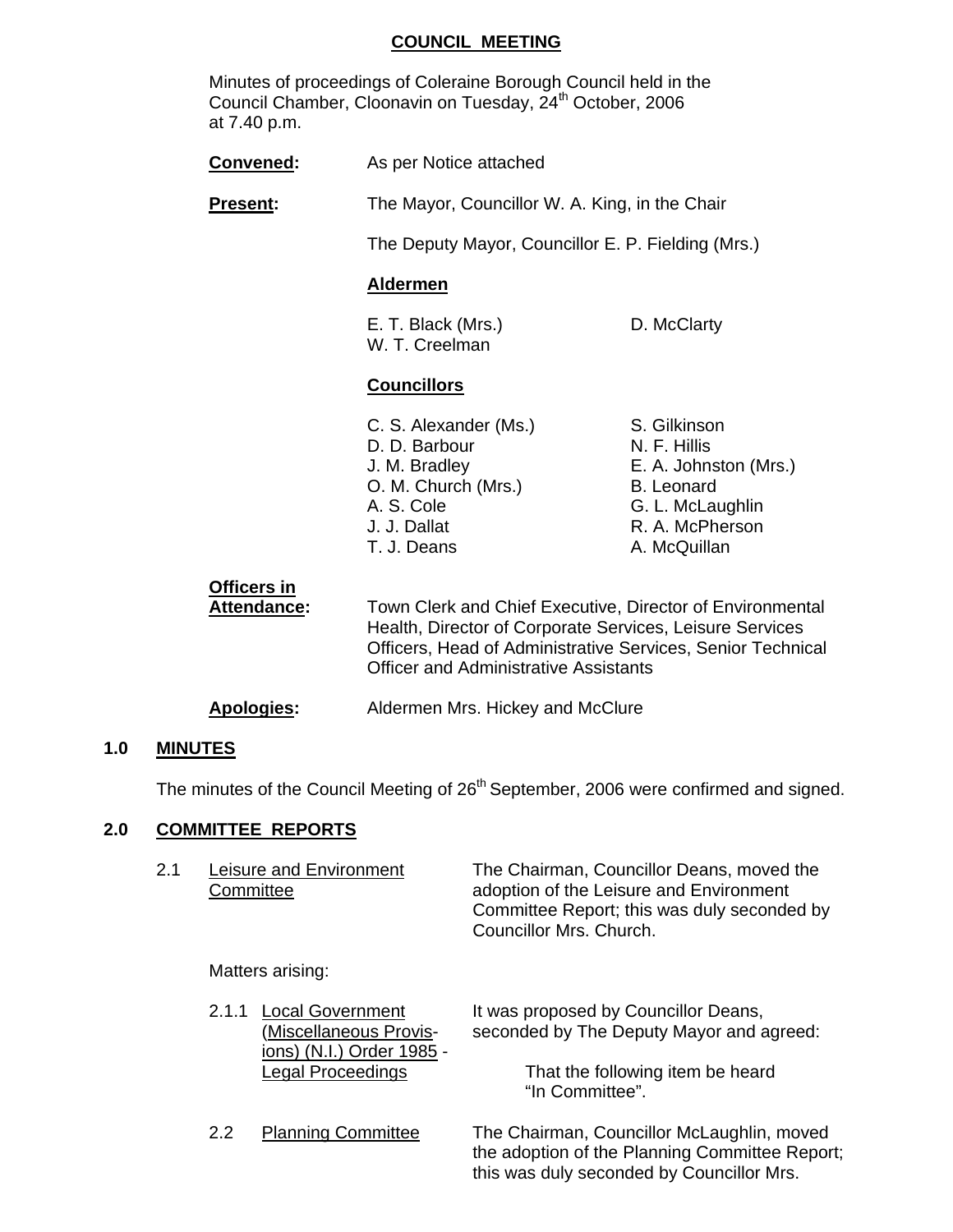Church and agreed.

 2.3 Policy and Development Councillor Bradley moved the adoption of the Committee Policy and Development Committee Report; this was duly seconded by Alderman Creelman.

Matters arising:

| 2.3.1 Portrush Regeneration                      | Reference was made to the lack of personal                                                                                         |
|--------------------------------------------------|------------------------------------------------------------------------------------------------------------------------------------|
| Exhibition -                                     | attendance by staff/consultants at this                                                                                            |
| $18^{\text{th}}$ /21 <sup>st</sup> October, 2006 | exhibition.                                                                                                                        |
|                                                  | The Town Clerk and Chief Executive advised<br>that it was always intended that most of the<br>exhibition period would be unmanned. |

The Committee Report was adopted.

# **3.0 CONSULTATION LIST**

 The following consultation papers had been received and were available for members who wished to consider making a response:

**1.** Department of Education – Review of Public Administration: Education Sector – Information for Consultees on the Policies and/or Procedures being developed by the Human Resource Project

Comments due: 24<sup>th</sup> November, 2006

**2.** Mourne National Park Working Party – Consultation on a Proposal for a Mourne National Park

Comments due: 30<sup>th</sup> November, 2006

**3.** Northern Ireland Office – Community Based Restorative Justice – Consultation on Draft Protocol and Equality Impact Assessment

Comments due: 13<sup>th</sup> December, 2006

**4.** Northern Ireland Office – Policing Division – Young People and Licensed Firearms Consultation

Comments due: 29<sup>th</sup> December, 2006

#### **4.0 VACANCIES ON EXTERNAL AGENCIES/ PARTNERSHIPS, LOCAL GOVERNMENT BODIES AND INTERNAL WORKING GROUPS ARISING FROM THE RESIGNATION OF COUNCILLOR R. D. STEWART**

It was proposed by Councillor Bradley, seconded by Councillor McPherson and agreed:

That nominations be deferred until after the by-election on  $13<sup>th</sup>$  December, 2006 had taken place.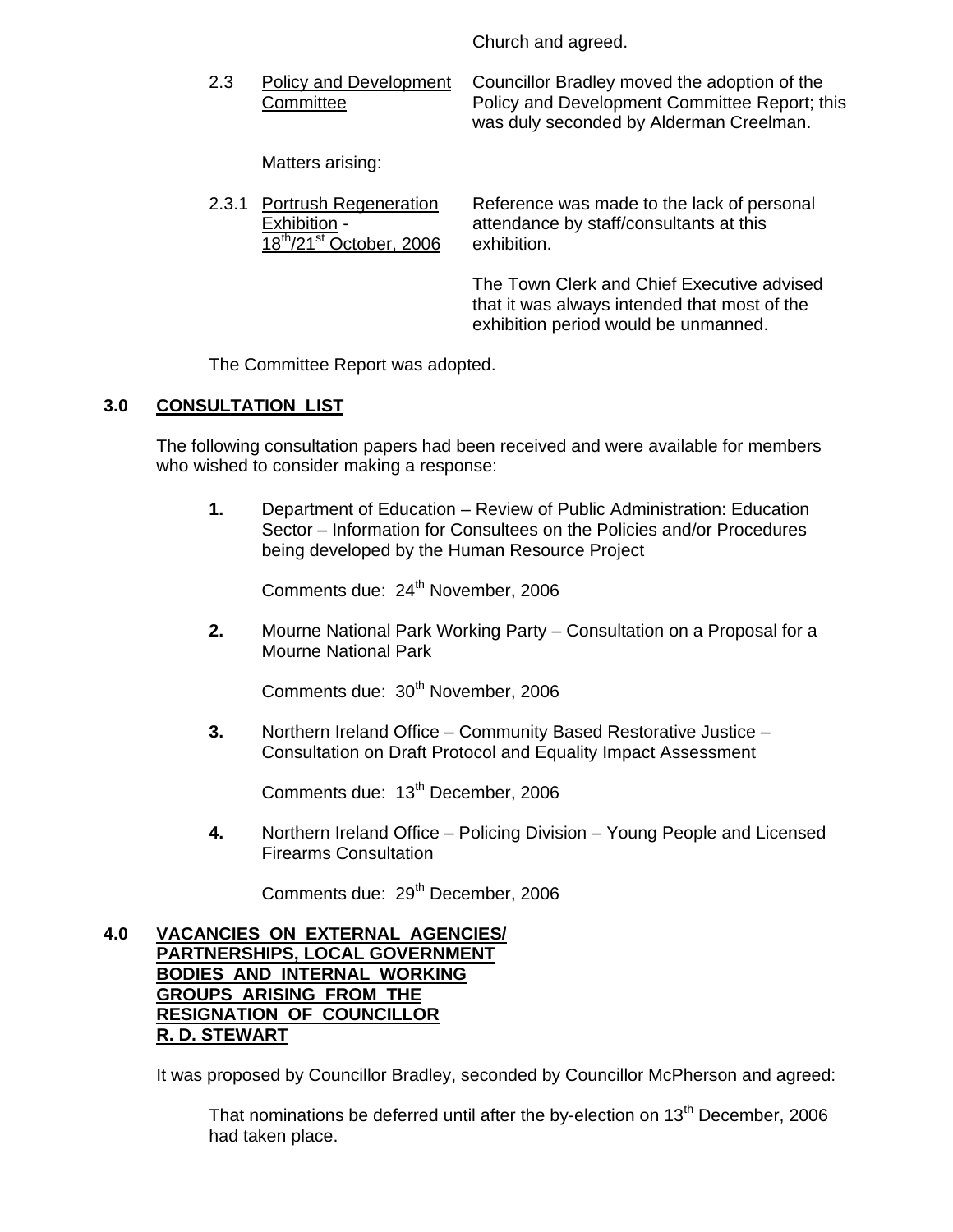### **5.0 COLERAINE REGIONAL MUSEUM - INTERPRETATIVE DESIGN CONSULTANTS - SELECT LIST**

Fourteen expressions of interest had been received for inclusion on this list and it was agreed:

That the five teams which had been unanimously shortlisted by the Project Team be asked to prepare conceptual designs for the interpretation in the new museum and to attend interview viz:

- Haley Sharpe Design, Leicester
- Event Communications, London
- Redman Design, Ilkley
- Studio MB, Edinburgh
- Houghton Kneale Design, London

#### **6.0 REMEMBRANCE SUNDAY - 12TH NOVEMBER, 2006 - ARRANGEMENTS**

It was noted that the main body of Council would attend at Portrush. On a request for nominees to represent Council at ceremonies outside Portrush, the following nominations were agreed:

| Coleraine   |                              | The Deputy Mayor.                                                                                |
|-------------|------------------------------|--------------------------------------------------------------------------------------------------|
| Portstewart | $\qquad \qquad \blacksquare$ | Aldermen Mrs. Hickey and Creelman. Alderman<br>Mrs. Hickey was nominated by nine votes to eight. |
| Kilrea      |                              | Councillor Mrs. Church.                                                                          |
| Garvagh     | $\overline{\phantom{0}}$     | Councillor Cole.                                                                                 |
| Aghadowey   | $\blacksquare$               | Councillor McPherson.                                                                            |
| Castlerock  |                              | The Mayor.                                                                                       |

#### **7.0 DEPARTMENT FOR SOCIAL DEVELOPMENT**

Read letter from David Hanson MP, Minister of State for Northern Ireland, in response to Council's letter to the Secretary of State in which Council expressed concerns over the abolition of the Housing Council and the transfer of the Supporting People Programme to the new Councils.

Noted.

# **8.0 PORTRUSH DEVELOPMENT PROPOSALS**

Read letter from Causeway Coast Communities Consortium dated 12<sup>th</sup> October, 2006 (previously supplied) expressing concern about forthcoming development proposals for Portrush.

The Town Clerk and Chief Executive advised that all issues to do with the development proposals for Portrush would be addressed at a future meeting.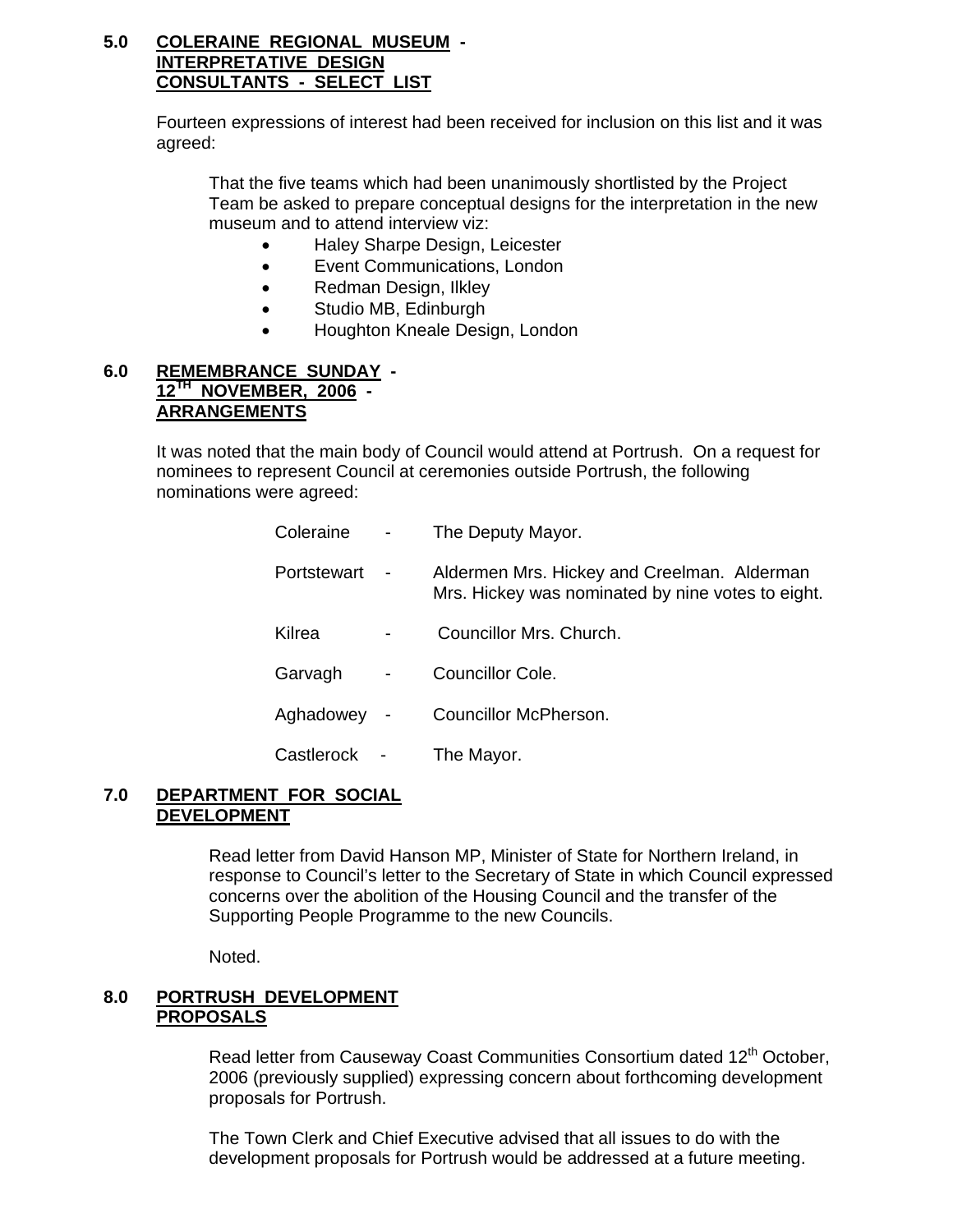#### **9.0 RECOVERY OF TELEPHONE KIOSKS**

Read letters from BT advising the proposed recovery of the telephone kiosks at:

- (i) Lisnablagh Road/Ballycastle Road
- (ii) Hazelbank Road

Noted.

# **10.0 KNOCKAGH WAR MEMORIAL - RE-DEDICATION CEREMONY**

Read letter from Carrickfergus Borough Council inviting members to a Re- Dedication Ceremony to be held at the Knockagh War Memorial, Monument Road, Carrickfergus on Sunday 5<sup>th</sup> November, 2006 at 11.30 am.

 Councillor McPherson would attend this ceremony. Any other members interested in attending were asked to contact the Administrative Officer.

#### **11.0 WATER MAINS REHABILITATION PROJECT - BALLINREES WEST**

 Read letter from Water Service enclosing copies of the outline programme for this work and a plan showing the location of various schemes within the work package.

Noted.

#### **12.0 WATER SERVICE - PRESENTATION TO COUNCIL**

 Read letter from the Water Service confirming postponement of the Autumn Water Service presentation to Council which had been scheduled for  $24<sup>th</sup>$  October, 2006.

Noted.

### **13.0 DOCUMENTS TABLED**

- (i) Rivers Agency Corporate Plan 2006-2011 and Business Plan 2006-2007.
- (ii) Housing Executive Summary of the Housing Executive's Corporate and Business Plans 2006-2009.
- (iii) Northern Health and Social Services Board 'New Horizons New Opportunities' - Annual Report 2005/2006.
- (iv) Health Promotion Agency Annual Report 2005-2006.
- (v) Roads Service Annual Report & Accounts 2005-2006.
- (vi) Housing Executive 'Places for People' report and 'Rural Homes and People' proposals.

Members would be supplied with a copy of these reports and Housing Executive would be invited to address Council on the proposals.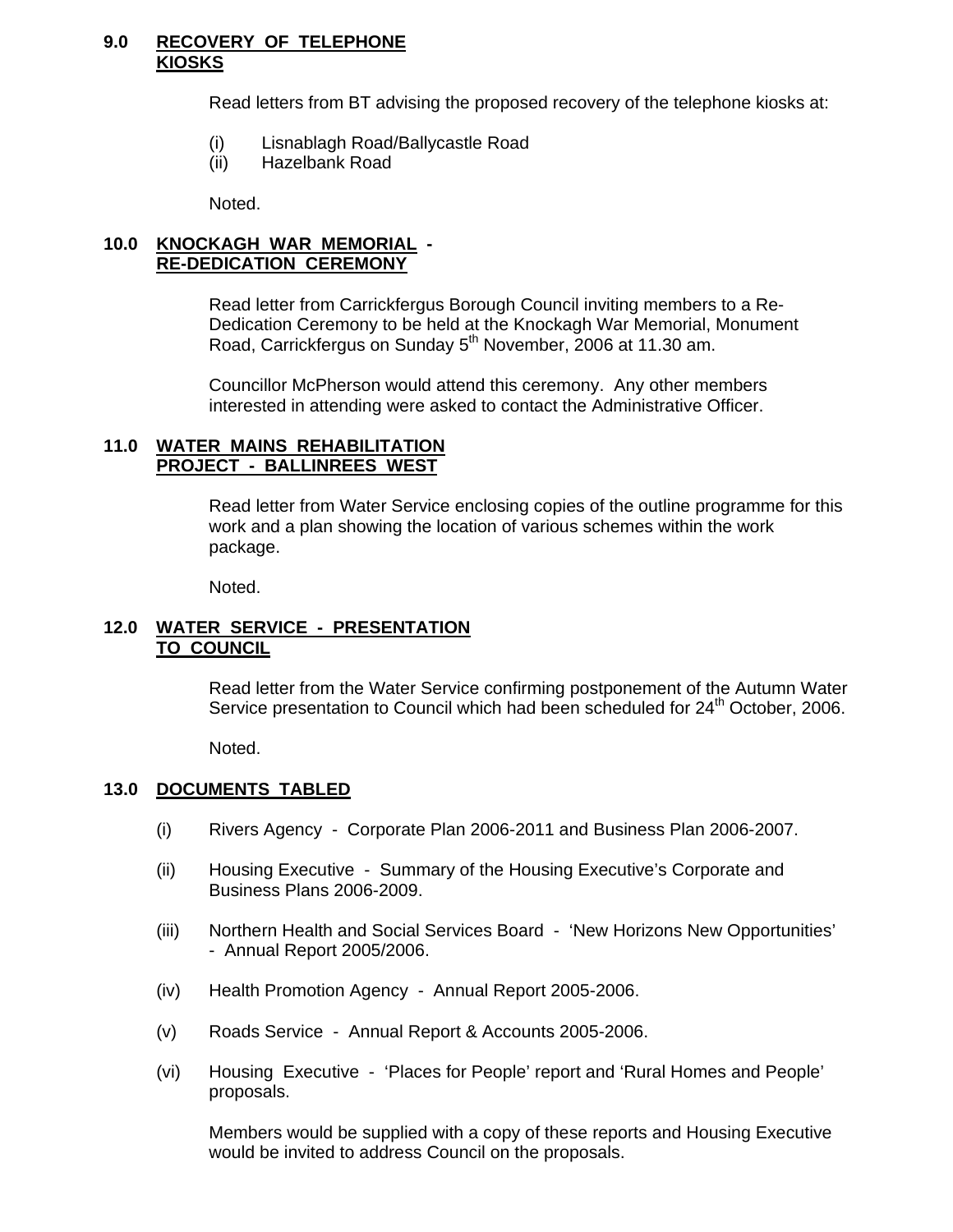- (vii) Causeway Health & Social Services Trust Annual Report 2005-2006.
- (viii) Northern Ireland Housing Council Summary Report April-September 2006.
- (ix) Invest Northern Ireland Performance Report 2002/03-2004/05.
- (x) Housing Executive '35 years of housing. A collection of photographs'.

#### **14.0 LETTER OF THANKS**

 Read letter from the wife and family of the late Councillor James Watt thanking members for donations made in lieu of flowers and advising that the total amount of donations received was £3,500.

Noted.

#### **15.0 CAPITAL PROGRAMME WORKSHOP**

Members were reminded that the meeting to consider the Capital Programme would be held on Thursday 26<sup>th</sup> October, 2006.

Noted.

#### **16.0 MODELLING NILGA'S FUTURE - REQUEST FOR AN OPPORTUNITY TO DISCUSS THE WAY FORWARD**

Read letter from NILGA dated 18<sup>th</sup> October, 2006; members noted that this request would be considered at the Capital Programme Workshop.

#### **17.0 DOCUMENTS FOR SEALING**

Resolved:

That the following documents be sealed:

 1. Cemetery Titles Grant of Rights of Burial Deeds Register Nos. 3252 – 3255 (inclusive):

| Agherton    | $\sim$ |
|-------------|--------|
| Ballywillan |        |
| Coleraine   | -1     |
| Kilrea      | . .    |
| Portstewart | 2      |

 Advanced Deeds – Register Nos. 0155 – 0160 (inclusive):

| Agherton    |                |
|-------------|----------------|
| Ballywillan |                |
| Coleraine   | $\overline{2}$ |
| Portstewart | $\mathcal{P}$  |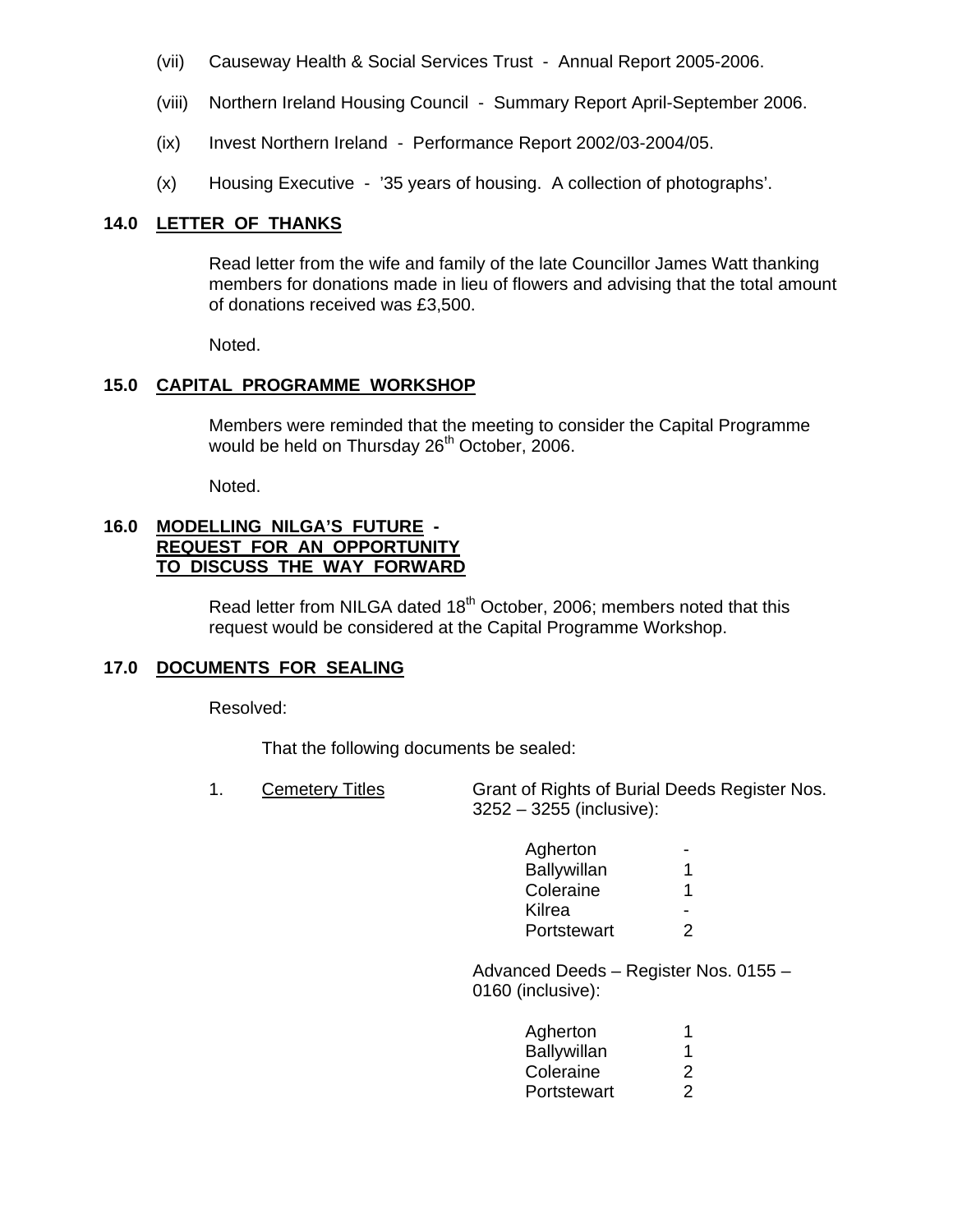# **18.0 IMPLEMENTATION OF PAY AND GRADING REVIEW**

It was proposed by Councillor McQuillan, seconded by the Deputy Mayor and agreed:

That this item be considered 'In Committee'.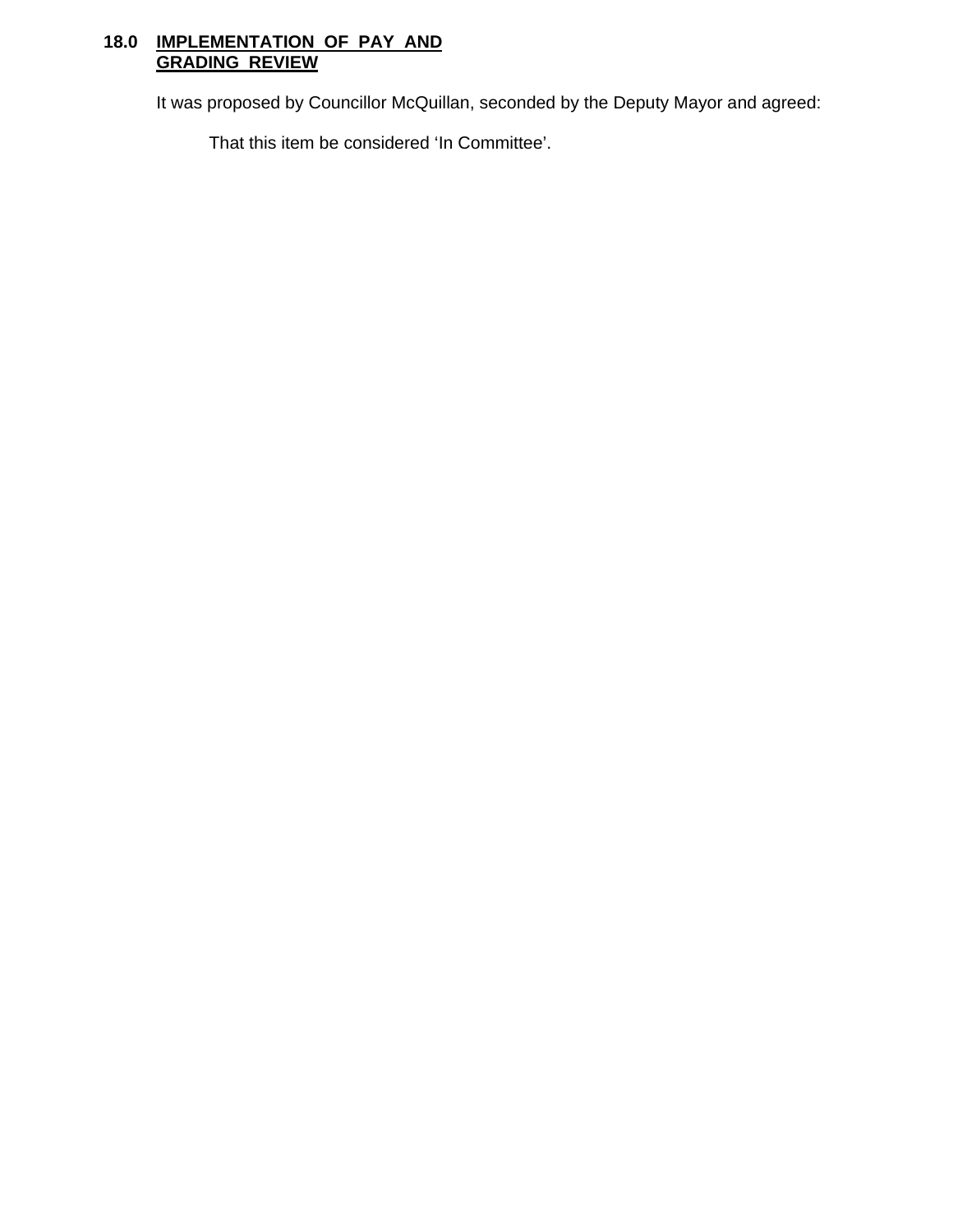#### **SPECIAL MEETING**

# **24th October, 2006.**

| Convened:                                | To choose a person to fill the vacancy in The Skerries<br>District Electoral Area arising from the resignation of<br>Councillor R. D. Stewart                                                                                        |                                                                                                                                   |
|------------------------------------------|--------------------------------------------------------------------------------------------------------------------------------------------------------------------------------------------------------------------------------------|-----------------------------------------------------------------------------------------------------------------------------------|
| Present:                                 | The Mayor, Councillor W. A. King, in the Chair                                                                                                                                                                                       |                                                                                                                                   |
|                                          | The Deputy Mayor, Councillor E. P. Fielding (Mrs.)                                                                                                                                                                                   |                                                                                                                                   |
|                                          | <b>Aldermen</b>                                                                                                                                                                                                                      |                                                                                                                                   |
|                                          | E. T. Black (Mrs.)<br>W. T. Creelman                                                                                                                                                                                                 | D. McClarty<br>W. J. McClure                                                                                                      |
|                                          | <b>Councillors</b>                                                                                                                                                                                                                   |                                                                                                                                   |
|                                          | C. S. Alexander (Ms.)<br>D. D. Barbour<br>J. M. Bradley<br>O. M. Church (Mrs.)<br>A. S. Cole<br>J. J. Dallat<br>T. J. Deans                                                                                                          | S. Gilkinson<br>N. F. Hillis<br>E. A. Johnston (Mrs.)<br><b>B.</b> Leonard<br>G. L. McLaughlin<br>R. A. McPherson<br>A. McQuillan |
| <b>Officers in</b><br><b>Attendance:</b> | Town Clerk and Chief Executive, Director of Corporate<br>Services, Director of Environmental Health, Head of<br>Administrative Services, Leisure Services Officers, Senior<br><b>Technical Officer and Administrative Assistants</b> |                                                                                                                                   |
| <b>Apology:</b>                          | Alderman Mrs. Hickey                                                                                                                                                                                                                 |                                                                                                                                   |

The Mayor welcomed everyone to the meeting.

Consideration was given to the Electoral Law Act (Northern Ireland) 1962 (As Amended) Section 11 Sub-sections 4(B) and 4(C) (previously supplied).

Proposals for nominations to fill the vacancy arising from the resignation of Councillor Stewart were invited and it was proposed by Councillor Dallat and seconded by Councillor Ms. Alexander:

That Mr. Barney Fitzpatrick be nominated.

An objection was raised by Councillor HIllis, who cited the special circumstances of Councillor Stewart's resignation to call for a by-election. Mr. Fitzpatrick's nomination was, therefore, rendered invalid.

A short period of discussion ensued following which the Town Clerk and Chief Executive advised members that, as no candidate for co-option had been decided, the agreement of the Chief Electoral Officer to proceed with a by-election would be sought.

Members noted that the tentative timetable for by-election, subject to the agreement of the Chief Electoral Officer, would be for a polling day on  $13<sup>th</sup>$  December, 2006.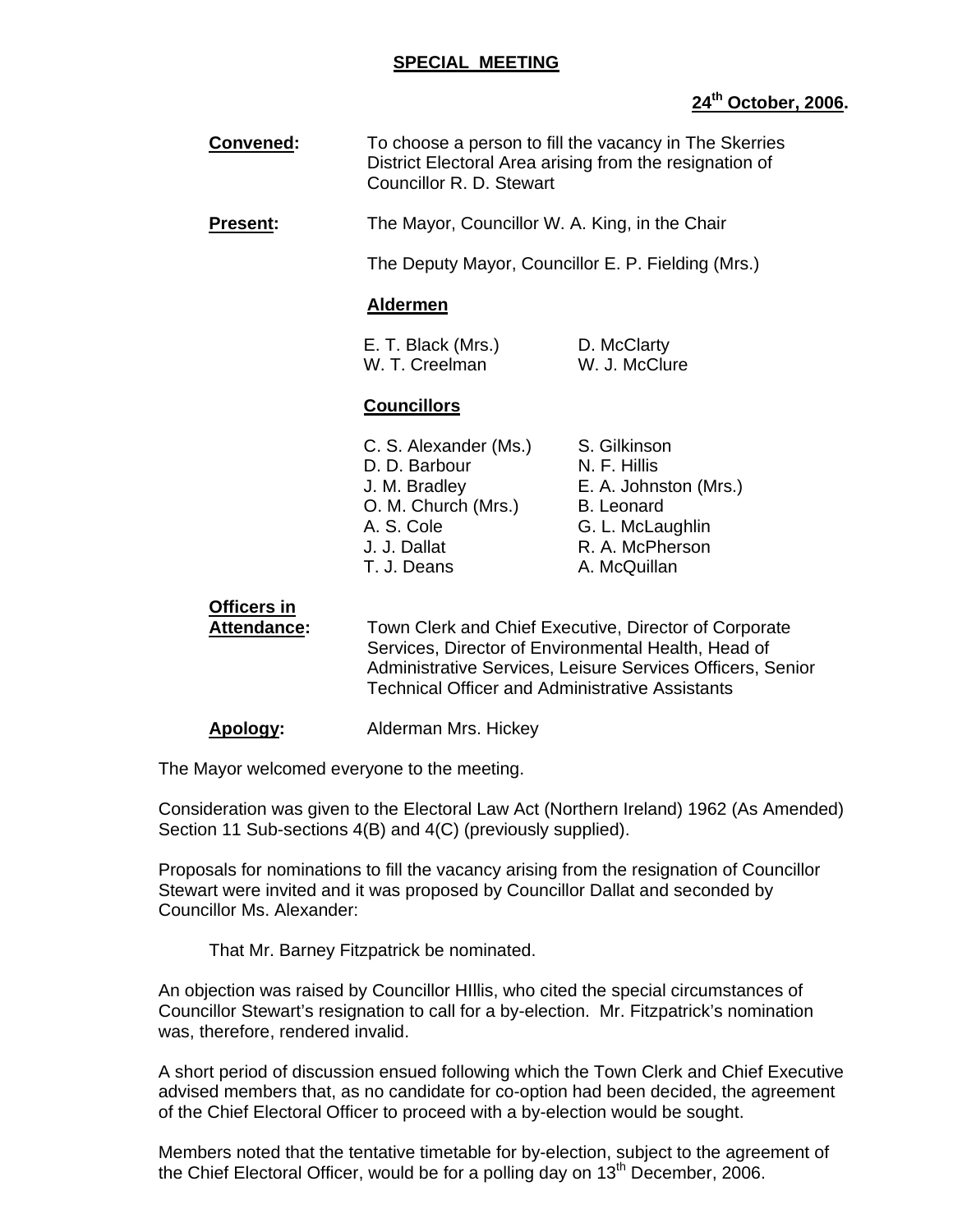#### **LEISURE AND ENVIRONMENT COMMITTEE**

**7th November, 2006.** 

| <b>Present:</b> | Councillor T. J. Deans, in the Chair |
|-----------------|--------------------------------------|
|                 | The Mayor, Councillor W. A. King     |

#### **Aldermen**

| E. T. Black (Mrs.)    | D. McClarty          |
|-----------------------|----------------------|
| (Items $1.0 - 16.0$ ) | (Items $1.0 - 6.7$ ) |
| W. T. Creelman        | W. J. McClure        |
| M. T. Hickey (Mrs.)   |                      |

#### **Councillors**

| C. S. Alexander (Ms.)  | S. Gilkinson          |
|------------------------|-----------------------|
| (Items $1.0 - 6.6.4$ ) | N. F. Hillis          |
| D. D. Barbour          | (Items $1.0 - 16.0$ ) |
| (Items $1.0 - 16.0$ )  | E. A. Johnston (Mrs.) |
| J. M. Bradley          | <b>B.</b> Leonard     |
| O. M. Church (Mrs.)    | G. L. McLaughlin      |
| A. S. Cole             | R. A. McPherson       |
| J. J. Dallat           | A. McQuillan          |

# **Officers in**

**Attendance:** Director of Technical Services, Director of Environmental Health, Director of Leisure Services, Head of Administrative Services, Leisure Services Officers, Principal Building Control Officer (Items 4.2 – 17.0), Technical Officer (Items 4.6 – 17.0), Administrative Assistant

#### **Apology:** The Deputy Mayor, Councillor E. P. Fielding (Mrs.)

#### **1.0 WELCOME**

The Chairman welcomed everyone to the meeting. He extended a special welcome to Mr. Jim Curry, Director of Leisure Services who had returned to work after a period of illness.

#### **2.0 CHIEF EXECUTIVE OF CRAIGAVON BOROUGH COUNCIL**

It was agreed to send a letter of support to the Chief Executive of Craigavon Borough Council in view of the recent threat he had received.

#### **3.0 AWARD FOR COUNCIL EMPLOYEE**

Reference was made to Mr. Trevor Duff, Park Ranger of Anderson Park who received a Certificate of Commendation 'in recognition of valuable contributions to the effectiveness of Radio Link in Coleraine Town Centre', awarded by Safer Coleraine Ltd.

It was agreed that Council recognise Mr. Duff's achievement.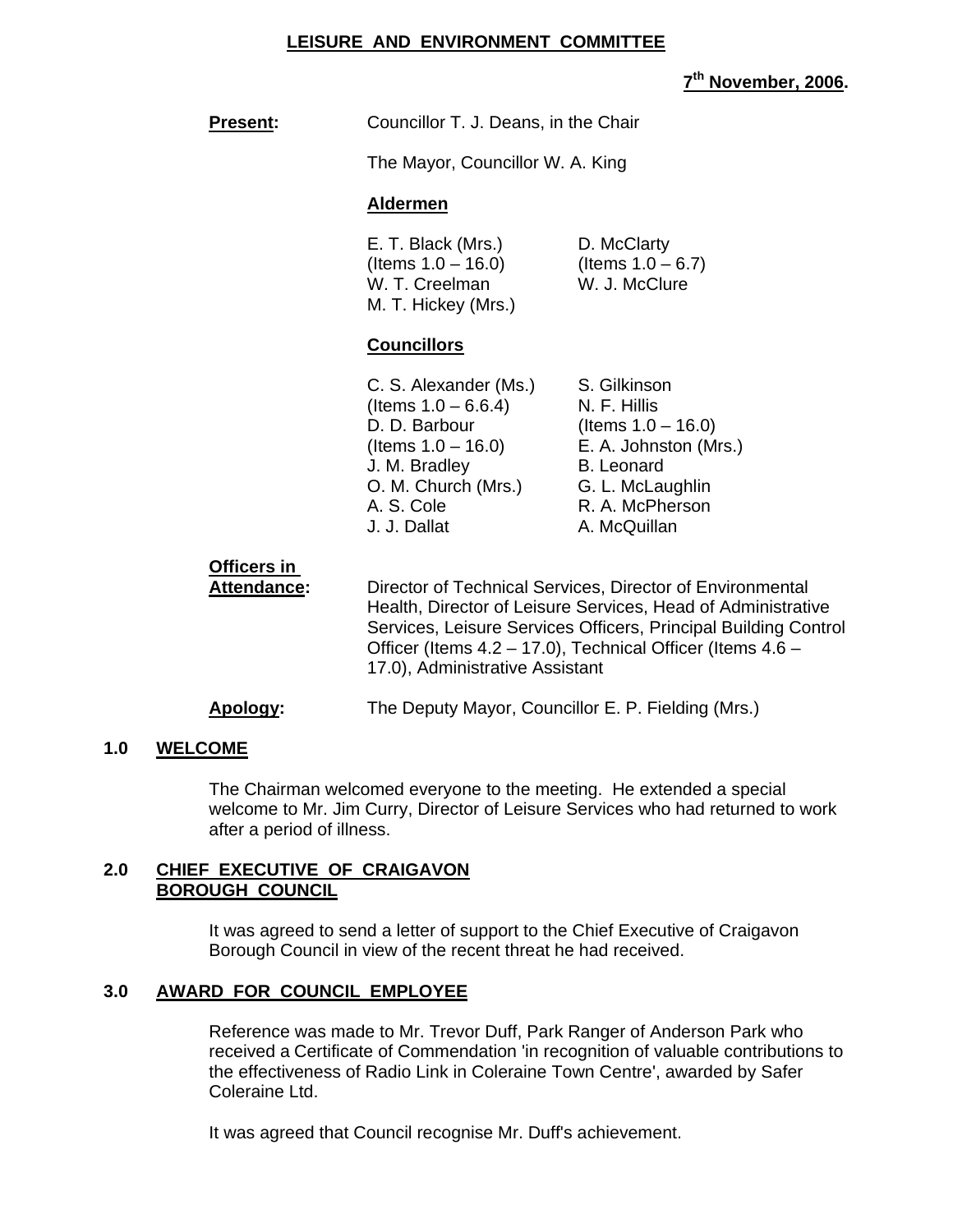# **4.0 LEISURE SERVICES REPORT**

The Report of the Director of Leisure Services was considered (previously supplied).

Matters arising:

4.1 North Coast Beach Safety The Director of Leisure Services

Working Group apologised for the absence of Mr. Munroe from the Coastguard.

> Mr. A. Carmichael, Leisure Services Officer (Services), updated members on the background of the North Coast Beach Safety Review Group and on measures introduced over the past year to reduce the risk to members of the public whilst using Council managed beaches.

Mr. Carmichael then elaborated on various issues including:

- Beach Safety Signage
- Beach Lifeguard Service
- Incident Statistics
- 2007 Season
- Maritime Coastguard

 During the ensuing discussion, Mr. Carmichael answered members' various questions and noted comments.

 The Chairman thanked the Leisure Services Officer (Services) for his informative presentation.

4.2 Caravan Parks Consideration was given to the Leisure Services Officer (Facilities) report on Caravan Parks (circulated).

A.2.1 Site Fees Recommended:

- 1. That site fees be increased by 3% for the 2007 season.
- 2. That there be no increase in the touring fee for the 2007 season.

4.2.2 Staffing - Warden Recommended:

 That Council advertise for a Caravan Park Manager/Warden for Carrick Dhu Caravan Park.

4.2.3 Juniper Hill – Labourer Recommended:

That Council advertise the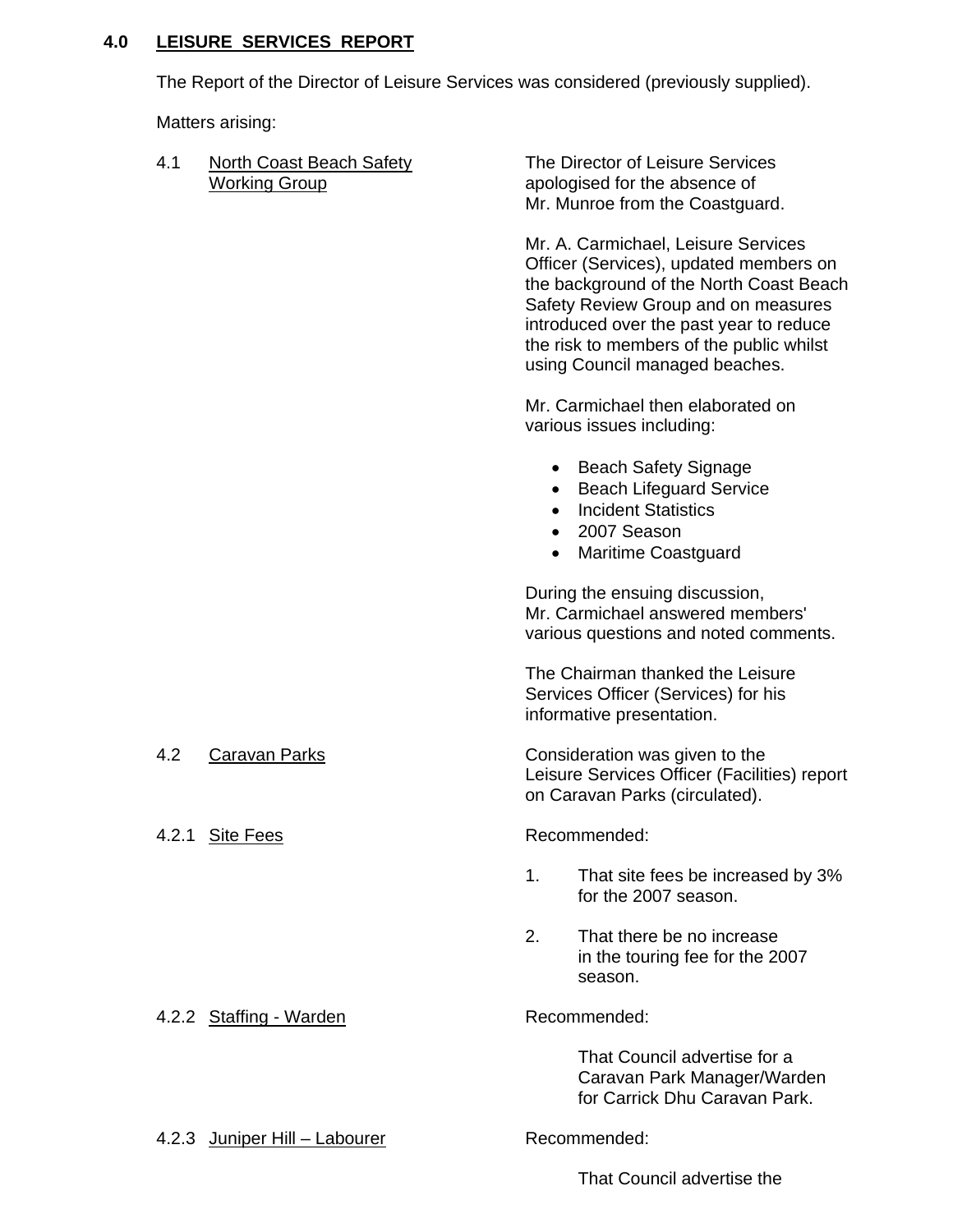position of Labourer at Juniper Hill Caravan Park (if possible, using a more appropriate job title).

 The Leisure Services Officer (Facilities) was asked to report back on the following matter:

• The amount of money spent on Recruitment Agencies, compared with other Councils.

- 1. That insurance cover for caravans be a requirement of the site **licence.** The contract of the contract of the contract of the contract of the contract of the contract of the contract of the contract of the contract of the contract of the contract of the contract of the contract of the
	- 2. That all caravans over 10 years of age be subject to inspection and certification annually by an authorised 'Corgi' registered caravan inspector.

 4.2.5 For Information Members noted information on the following Capital Works 2006/07, as detailed in the report:

- Perimeter Security Fencing
- CCTV System & Access Control System
- Warden's Residence

4.3 Community Sports The Sports Council for Northern Ireland Development Officer had made an offer to extend this post to March 2010 and offered Council funding of £68,000.

Recommended:

 That the offer from the Sports Council for Northern Ireland be accepted and that the post be made permanent.

 4.4 Ulster Sports Trust The Ulster Sports Trust had requested financial support from Council towards their work and it was recommended:

> That a grant of £1,000 be made to the Trust for 2006.

 That Council accept the following highest bids for sponsorship

4.2.4 Health & Safety of Caravans Recommended:

# 4.5 Sponsorship Opportunities Recommended: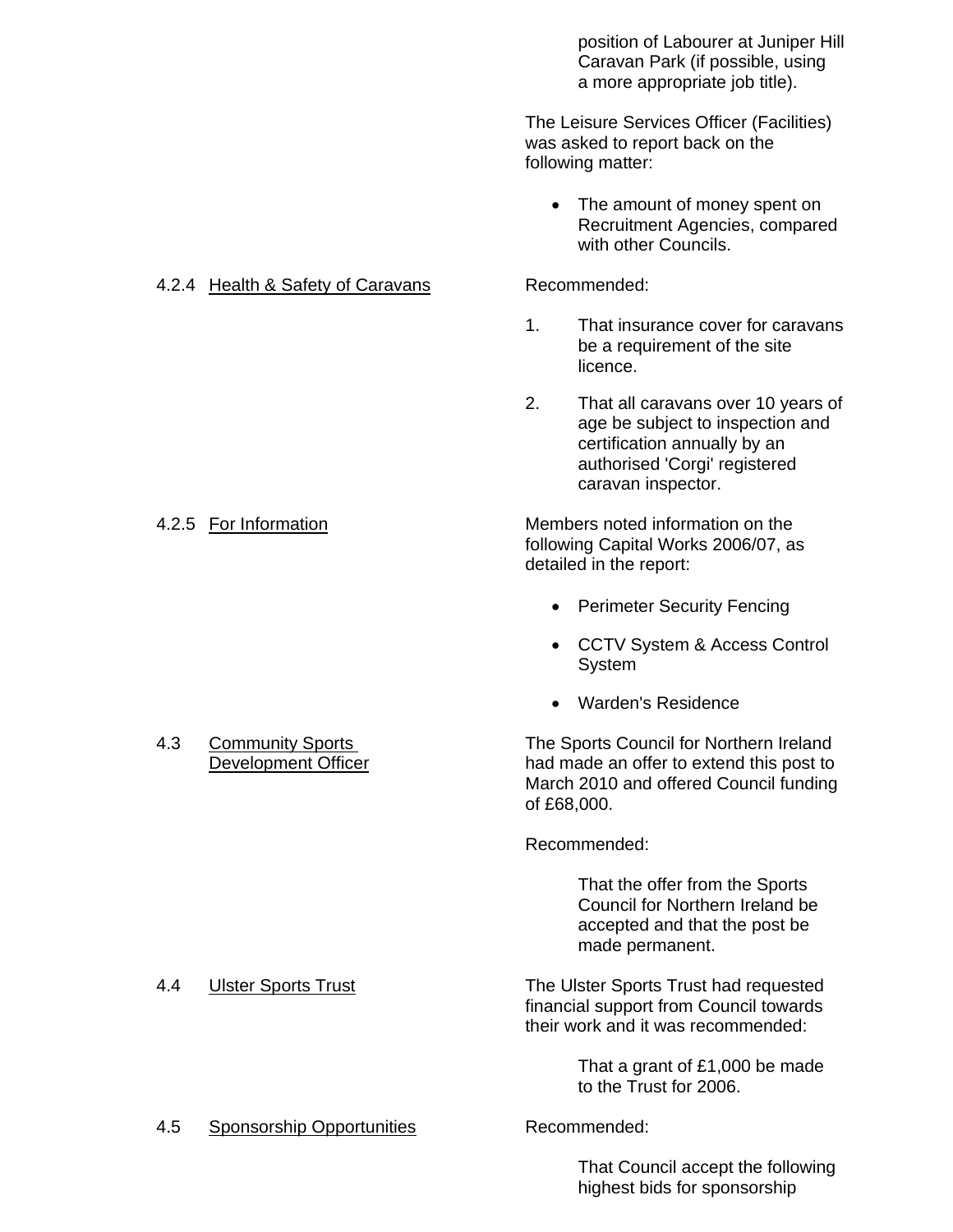opportunities on selected flowerbeds and roundabouts for a three-year period:

| Coleraine   | <b>Wattstown Roundabout</b> | Kennedy's                | £2,100 per annum |
|-------------|-----------------------------|--------------------------|------------------|
| Portstewart | <b>Burnside Roundabout</b>  | <b>McAfee Properties</b> | £2,100 per annum |
| Portstewart | <b>Station Road</b>         | <b>McAfee Properties</b> | £1,260 per annum |
| Coleraine   | Waterside Flower Bed        | Uel's Fuels              | £650 per annum   |

4.6 Bowling Green Irrigation Members noted that, despite having Systems advertised this tender on two occasions only one response had been received.

Recommended:

 That Council accept the following tender for the supply and installation of irrigation systems for five bowling greens.

| <b>Tenderer</b>                      | <b>Amount</b> |
|--------------------------------------|---------------|
| <b>Drilling and Pumping Supplies</b> | £37,536.00    |

# **5.0 ENVIRONMENTAL HEALTH REPORT**

 The Report of the Director of Environmental Health was considered (previously supplied).

Matters arising:

5.1 Investing for Health and Well Being - Recommended: A Preventative Approach to Health Improvement (1) That Council support the

- increased emphasis on health promotion and well being within the Environmental Health Department.
- (2) That Council support the employment of an additional Environmental Health Officer from April 2007 to progress this important and emerging area of work.

5.2 Implementation of European Following inspections of premises

Regulation 853/2004 – and processes, Council is recommended Update 2 to approve the following establishments under this legislation:

- 1. Aghadowey Creamery Ltd, 96 Moneybrannon Road, Coleraine, BT51 3SL
- 2. Prime Pork, Units 10-11 Kilrea Enterprise Centre, Kilrea, Coleraine, BT51 5QU
- 

 5.3 For Information Members noted information on the following topics, as detailed in the report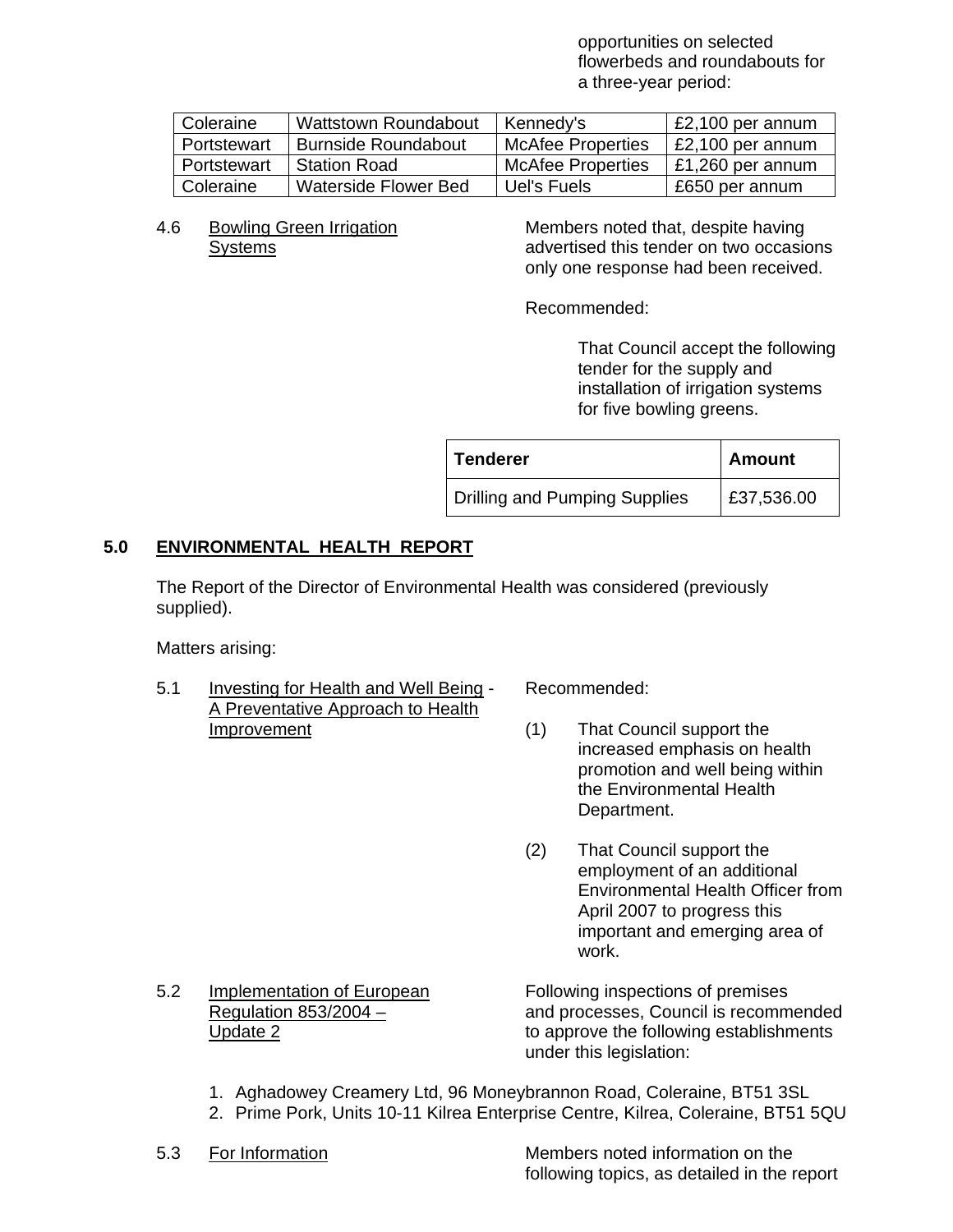and the Director of Environmental Health answered members' various questions.

- Designation Portballintrae Bathing **Waters**
- Home Accident Prevention Initiatives:
	- $\triangleright$  Launch of Home Safety Check Scheme
	- $\triangleright$  Home Safe Event for the Over 60s
- Outcome of Legal Proceedings:
	- $\triangleright$  The Litter (NI) Order 1994 as amended The Dogs (NI) Order 1983 as amended
	- $\triangleright$  The Dogs (NI) Order 1983 as amended
	- $\triangleright$  The Pollution Control and Local Government (NI) Order 1978

 Members' concerns about the outcome of this latter case were noted.

• Quarterly Report July – September 2006

#### **6.0 TECHNCAL SERVICES REPORT**

 The Report of the Director of Technical Services was considered (previously supplied).

Matters arising:

- 6.1 DRD Roads Service
- 6.1.1 Priestland Road, Bushmills Recommended:

That Council agree to Roads Service proposals to introduce a 40 mph restriction on the Priestland Road,

 Bushmills in the vicinity of Ballytober Primary School.

 Members noted that the scheme would include all relevant signage and some minor improvements to provide pedestrian crossing points.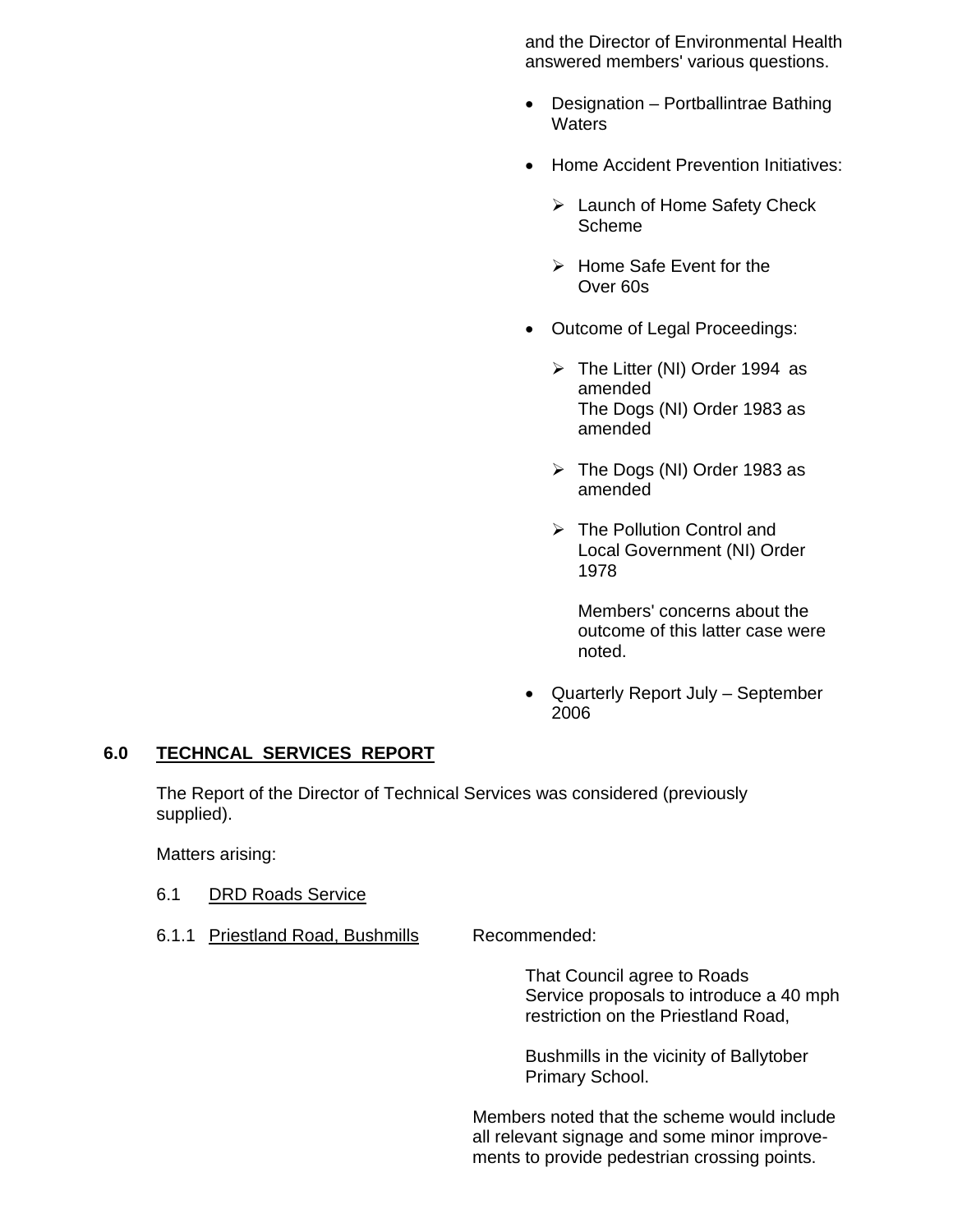|              |                                                                               | <b>Supplier</b>                                                                                               | <b>Model</b>                                                                                                                | <b>Price</b><br>£ |
|--------------|-------------------------------------------------------------------------------|---------------------------------------------------------------------------------------------------------------|-----------------------------------------------------------------------------------------------------------------------------|-------------------|
| 6.3<br>6.3.1 | <b>Tenders</b><br>7.5 Tonne Crew Cab Tipper                                   | One tender had been received for a<br>replacement 7.5 tonne Crew Cab Tipper Lorry<br>viz:                     |                                                                                                                             |                   |
|              | <b>Coleraine Borough Council</b>                                              | area at Clarehill.                                                                                            | That Council approve landfill tax funding<br>of £30,000 for a Council project to<br>upgrade and possibly relocate a play    |                   |
|              | 6.2.4 Clarehill Play Area -                                                   | the village by planting etc.<br>Recommended:                                                                  | That Council approve funding<br>of £4,900 to Macosquin Community<br>Association to improve an unused area in                |                   |
|              | 6.2.3 Macosquin Land<br>Reclamation                                           | agreed to report back at a future meeting.<br>Recommended:                                                    |                                                                                                                             |                   |
|              |                                                                               | Following a request for further information on<br>this topic, the Director of Technical Services              |                                                                                                                             |                   |
|              |                                                                               | On being put to the meeting, the proposal was<br>carried by seven votes to five.                              |                                                                                                                             |                   |
|              |                                                                               | funding.                                                                                                      | That Council decline the request for                                                                                        |                   |
|              |                                                                               | Following discussion, it was proposed by<br>Councillor McQuillan and seconded by<br>Councillor Ms. Alexander: |                                                                                                                             |                   |
|              | 6.2.2 Re-discovery of the<br><b>Belted Beauty Moth</b><br>in Northern Ireland | The Ulster Museum had sought funding<br>of £3,780 towards the re-discovery of the<br>Belted Beauty Moth.      |                                                                                                                             |                   |
|              | Garden                                                                        |                                                                                                               | That Council approve funding of £6,000<br>to the National Trust to develop the<br>old walled garden at the Downhill Estate. |                   |
| 6.2.1        | Downhill Walled                                                               | Recommended:                                                                                                  |                                                                                                                             |                   |
| 6.2          | Landfill Tax Grants                                                           | Portstewart.                                                                                                  |                                                                                                                             |                   |
|              | Portstewart-<br><b>Disabled Parking</b>                                       |                                                                                                               | That Council agree to Roads Service<br>proposals for provision of a disabled<br>parking bay in Convention Avenue,           |                   |
|              | 6.1.2 Convention Avenue,                                                      | Recommended:                                                                                                  |                                                                                                                             |                   |

N.I. Trucks Ltd. | Iveco 80 EIBD | 34,795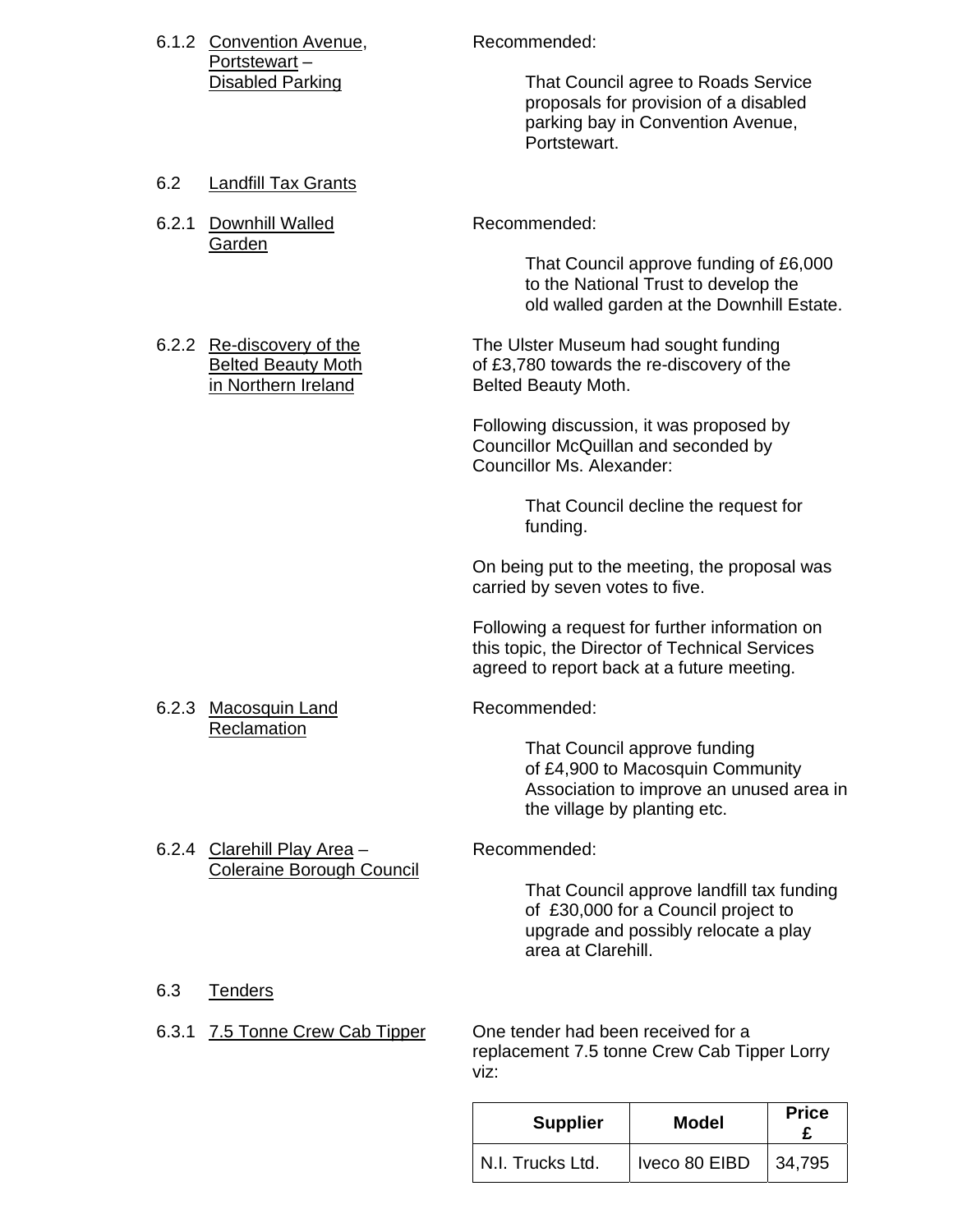Recommended:

 That Council accept the tender from N.I. Trucks Ltd. for an Iveco 80 EIBD in the sum of thirty four thousand seven hundred and ninety five pounds (£34,795).

6.3.2 Mechanical Precinct Five tenders had been received in Sweeper **response** to public advertisement for a replacement sweeper viz:

| <b>Supplier</b>             | <b>Model</b>              | <b>Price</b><br>£ |
|-----------------------------|---------------------------|-------------------|
| S.P. Plant                  | Johnston CX200            | 51,850            |
| R.D. Mechanical Services    | Smidt Swingo 250          | 54,406            |
|                             | <b>Scarab Minor</b>       | 55,300            |
| McCreath Taylor (N.I.) Ltd. | Scarab Minor (low weight) | 56,350            |
|                             | Applied 636               | 37,850            |

 As the Applied 636 sweeper supplied by McCreath Taylor (N.I.) Ltd. was a smaller machine than required, having the capacity to carry only one person, it was recommended:

> That Council accept the tender received from S.P. Plant in the sum of fifty one thousand eight hundred and fifty pounds (£51,850).

6.3.3 7.5 Tonne GVW Mechanical Nine tenders had been received in response to Road Sweeper **public advertisement for this sweeper viz:** 

| <b>Supplier</b>             | <b>Model</b>               | <b>Price</b><br>£ |
|-----------------------------|----------------------------|-------------------|
|                             | Johnston/Leyland/manual    | 72,472            |
| S.P. Plant                  | Johnston/Leyland/automatic | 77,372            |
|                             | Johnston/Iveco/manual      | 71,047            |
|                             | Johnston/Iveco/automatic   | 77,792            |
|                             | Scarab/DAF                 | 77,180            |
| McCreath Taylor (N.I.) Ltd. | Scarab XP/DAF              | 77,580            |
|                             | Scarab/Iveco               | 76,453            |
|                             | Scarab XP/Iveco            | 76,853            |
| <b>Green Machines</b>       | Scarab/DAF                 | 79,240            |

The lowest tenders received for the Johnston Sweeper from S.P. Plant were not to specification as advertised.

Recommended:

 That Council accept the tender of a Scarab Minor Sweeper on an Iveco Chassis received from McCreath Taylor (N.I.) Ltd. in the sum of seventy six thousand four hundred and fifty three pounds (£76,453).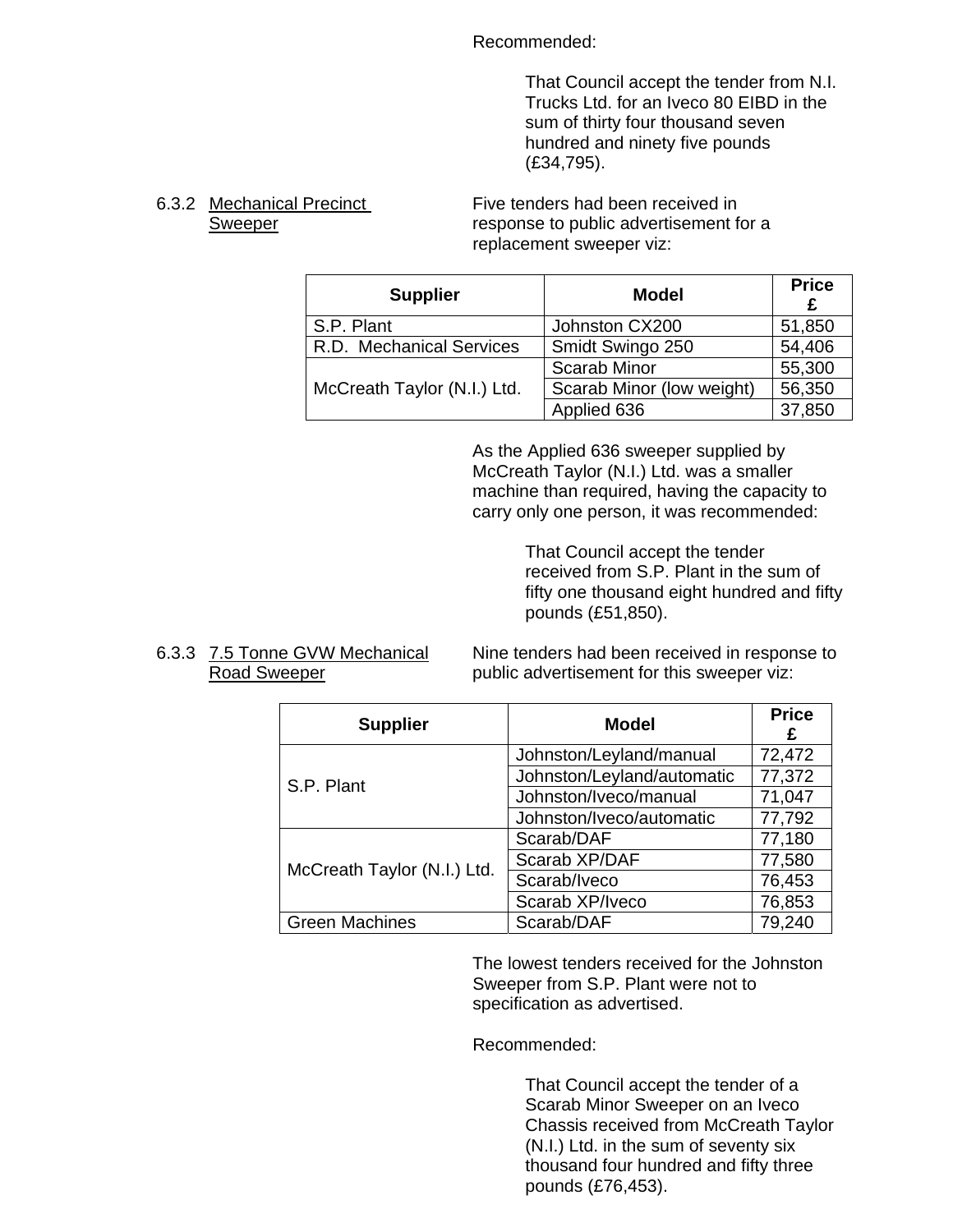Carrick Dhu Caravan Parks

6.4 Supply and Erection of Seven tenders had been received in<br>Fencing at Juniper Hill and response to public advertisement for response to public advertisement for this work.

> One tender had been received after the closing time and therefore could not be considered.

 Six tenders were received in accordance with the required procedure viz:

| <b>Tenderer</b>                                                | <b>Total</b> |
|----------------------------------------------------------------|--------------|
| Rogers Fencing Systems Ltd.,<br>76 Derrynoid Road, Draperstown | 148,874.00   |
| Cameron Fencing,<br>11 Trench Road, Newtownabbey               | 159,952.00   |
| N.K. Fencing Ltd.,<br><b>Trailcock Road, Carrickfergus</b>     | 163,113.25   |
| Clerk Engineering,<br>134 Kilbroney Road, Rostrevor            | 163,272.80   |
| McKeever Landscaping,<br>54 Cragclogher Road, Keady            | 171,026.00   |
| Hawthorn Heights Landscapes,<br>38A Vale Road, Greysteel       | 209,529.00   |
| Boyd Landscapes Ltd.,<br>8 Logwood Road, Ballyclare            | 218,362.00   |

Recommended:

 That Council accept the lowest tender received from Rogers Fencing Systems Ltd., Draperstown in the sum of one hundred and forty eight thousand eight hundred and seventy four pounds (£148,874).

6.5 Camus Picnic Area Eight tenders had been received in response Refurbishment to public advertisement for the refurbishment of Camus Picnic Area viz:

| Tenderer                       | <b>Total</b><br>£ |
|--------------------------------|-------------------|
| Patrick Bradley Ltd.,          | 111,355.25        |
| Craigall Quarry, Kilrea        |                   |
| Northstone (N.I.) Ltd.,        | 119,177.81        |
| 209 Bushmills Road, Coleraine  |                   |
| W.G. Killough,                 | 119,695.55        |
| 66 Mountsandel Road, Coleraine |                   |
| <b>Whitemountain Quarries,</b> | 120,531.57        |
| 1 Letterloan Road, Macosquin   |                   |
| R. Hogg & Son Quarries,        | 122,643.00        |
| 60 Tobermore Road, Magherafelt |                   |
| R.T. Boyd,                     | 142,921.50        |
| 80 Lismoyle Road, Swatragh     |                   |
| Boyd Landscapes,               | 151,931.40        |
| 8 Logwood Road, Ballyclare     |                   |
| J.P.M. Contracts,              | 160,000.00        |
| 79 Main Street, Dungiven       |                   |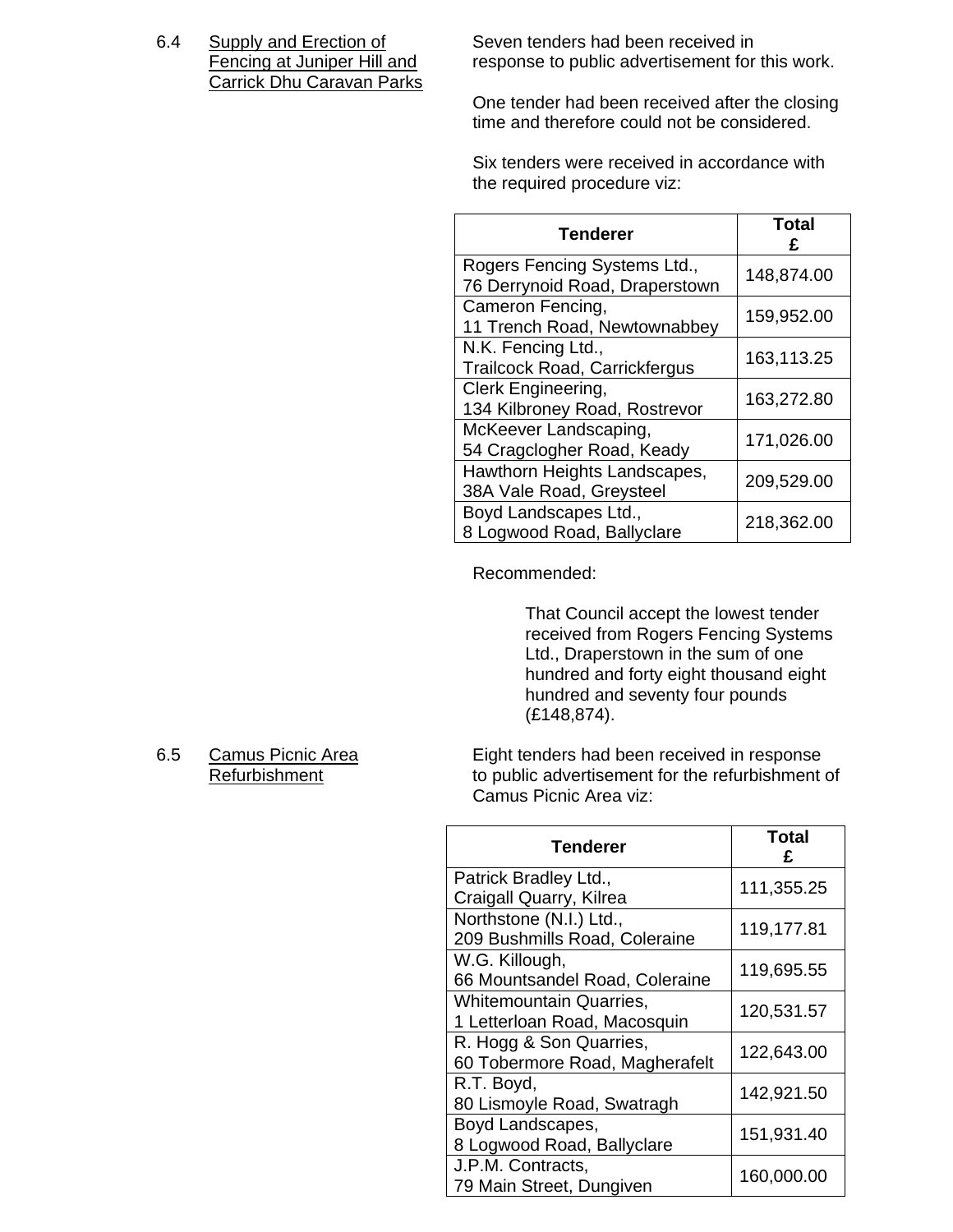#### Recommended:

 That Council accept the lowest tender received from Patrick Bradley Ltd., in the sum of one hundred and eleven thousand three hundred and fifty five pounds 25 pence (£111,355.25). A member requested that Council write to Roads Service regarding the need for roadside barriers at the Camus area. 6.6 Street Trading Licensing Consideration was given to recommendations from the Street Trading Sub Committee, as detailed in the report, regarding the possible designation of four pitches for stationary street trading in hot food. 6.6.1 Articlave – Layby on Following a lengthy discussion, it was proposed St. Paul's Road by Councillor Dallat and seconded by Councillor Hillis: That Council do not recommend this site for designation. On being put to the meeting, the proposal was carried by twelve votes to three. 6.6.2 Windyhall – Layby in Recommended: Hall Road That Council do not recommend this site for designation. 6.6.3 Loguestown Industrial Recommended: Estate That Council do not recommend this site for designation. 6.6.4 Wattstown Industrial Estate Recommended: That Council do not recommend this site for designation. 6.6.5 Review of Criteria Members noted that a review of criteria relating to the designation of stationary trading pitches would be undertaken. The review would also address Council's position on applications for mobile licences for hot food outlets. This issue would be considered in more detail and submitted to the Street Trading Sub Committee for deliberation at a future meeting. 6.7 Mr. R. Carton - Consideration was given to this application, as

Application for Riverview detailed in the report. Avenue, Coleraine

A period of discussion ensued during which the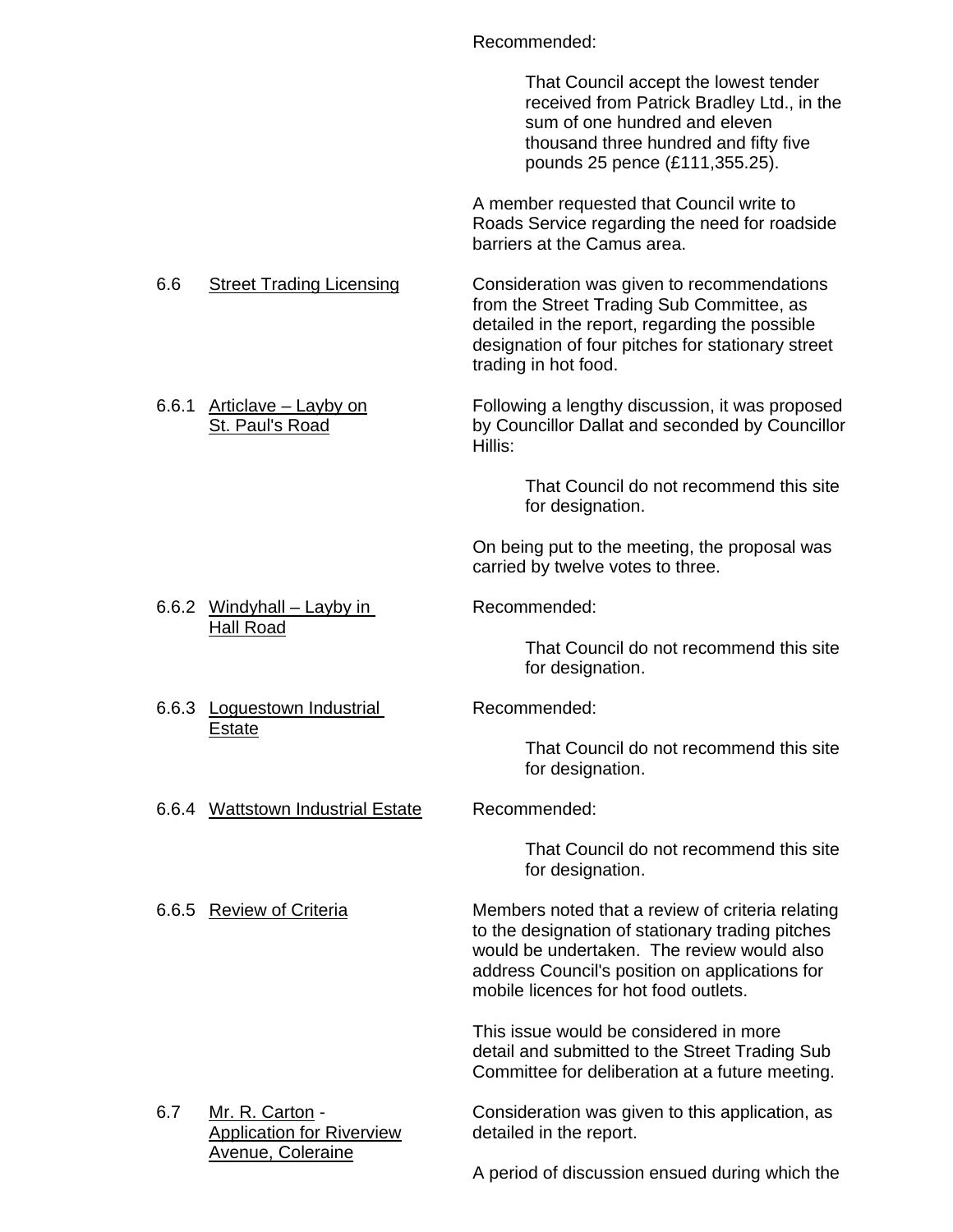Director of Technical Services answered members' queries.

 It was then proposed by Alderman McClarty and seconded by Alderman McClure:

> That Council renew Mr. Carton's licence but prohibit trading at Riverview Avenue, Coleraine.

 On being put to the meeting, the proposal was carried with twelve votes for and no votes against.

#### 6.8 Building Control

6.8.1 Approvals Members noted that approval had been granted for 64 applications.

 6.9 For Information The Director of Technical Services provided information in his report on the following:

- (a) Coleraine Fair Trade Update
- (b) Enforcement Officer Unpaid Leave

#### **7.0 DECRIMINALISED PARKING ENFORCEMENT**

Members noted the contents of this document (previously supplied).

#### **8.0 A26 DUALLING – GLARRYFORD TO A44 DRONES ROAD JUNCTION - COMMUNITY INFORMATION DAY**

 Members noted that there would be a Community Information Day on 15<sup>th</sup> November, 2006 between 2.00 pm and 10.00 pm at the Fort Royal Inn, 147 Crankill Road, Glarryford.

#### **9.0 DOCUMENT TABLED**

Sports Council for Northern Ireland - Sportsline Magazine - November 2006

#### **10.0 NORTHERN AREA TRAUMA ADVISORY PANEL - INVITATION TO A SYMPOSIUM**

 Members interested in this event to be held at the Tullyglass House Hotel, 178 Galgorm Road, Ballymena on  $9<sup>th</sup>$  November, 2006 from 10.00 am to 4.00 pm were requested to contact the Administrative Officer.

#### **11.0 AFFORDABILITY REVIEW - SOCIAL HOUSING**

 Sir John Semple had responded to a request from Council to address members on this topic. Members were reminded that the meeting would take place on 13<sup>th</sup> November, 2006 at 2.30 pm at Cloonavin.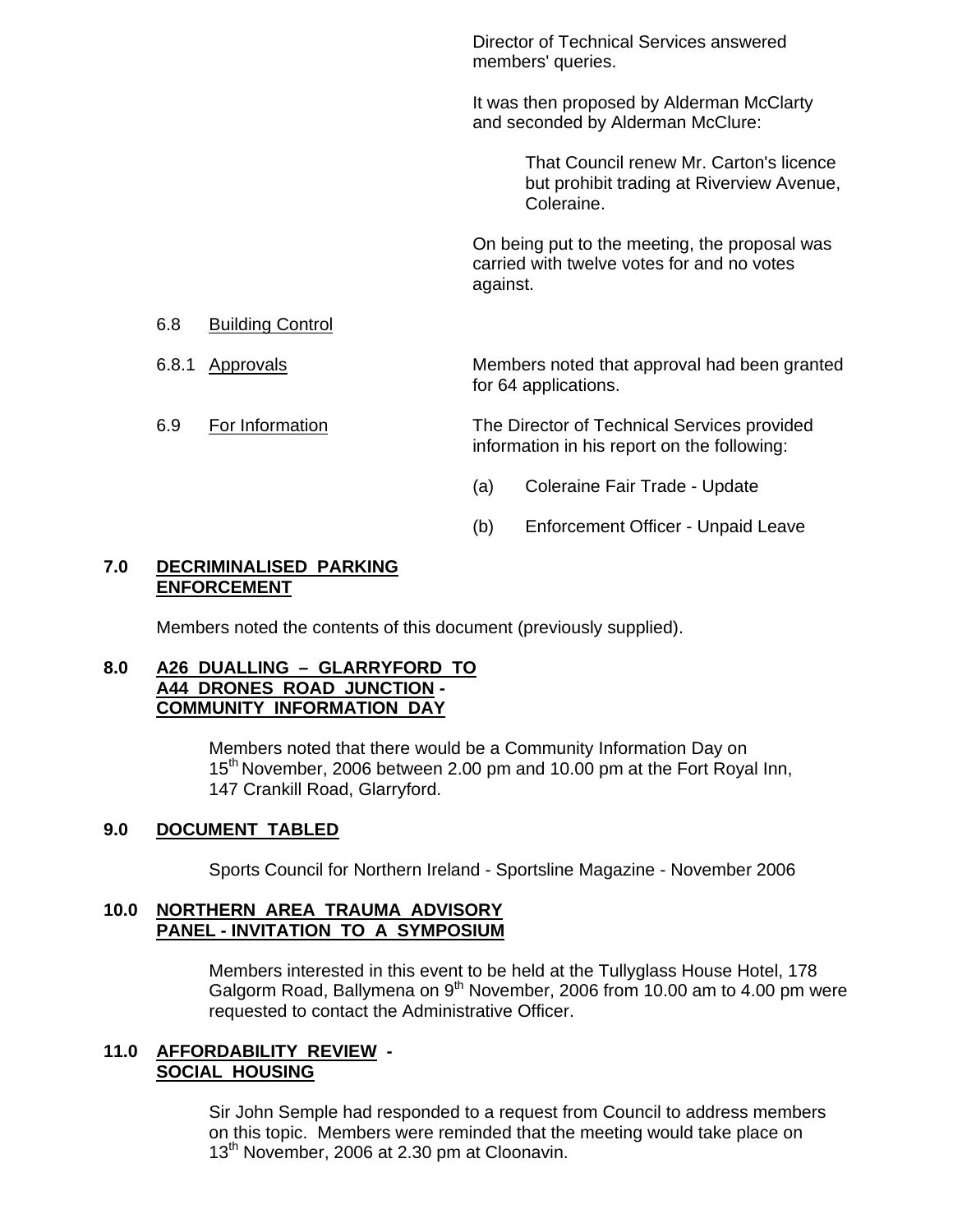#### **12.0 ROYAL HUMANE SOCIETY AWARD**

 Reference was made to Mr. Steffan Schuenecke, who rescued a lady from the River Bann. The PSNI would be nominating him for an award and Council would write a letter in support of the nomination.

#### **13.0 REMEMBRANCE SUNDAY**

It was reported that The Deputy Mayor, Councillor Mrs. Fielding had injured her hand and it was agreed that Councillor Mrs. Johnston would carry out her duties, if required, on Remembrance Sunday.

#### **14.0 COUNCIL POLICY ON BIN LORRIES ENTERING LANES**

 The Director of Technical Services would report back to Councillor McQuillan on this matter.

#### **15.0 GARVAGH TENNIS CLUB**

 Reference was made to Garvagh Tennis Club having made enquiries about addressing Council in pursuit of funding for floodlighting. It was noted that the club had been informed that they would be welcome to address Council, if they wished, following exploratory discussions with officers.

#### **16.0 REQUEST FOR BUS SHELTER AT LISNABLAGH ROAD, COLERAINE**

 The Director of Technical Services would look into this request and report back to Councillor McLaughlin.

### **17.0 LOCAL GOVERNMENT BOUNDARIES COMMISSIONER: PROVISIONAL RECOMMENDATIONS REPORT**

 The Director of Technical Services reported that he had attended the announcement of the Provisional Recommendations regarding the boundaries and names of the seven proposed new local government districts.

 The Director of Technical Services informed members that Coleraine would form part of the North East Local Government District and the existing Coleraine edge of Downhill would come under the North West Local Government District.

 Representations in writing with respect to the Provisional Recommendations could be made to the Commissioner and should be submitted by  $5<sup>th</sup>$  January, 2007.

 Following receipt of written representations, a programme of public hearings before Assistant Commissioners would begin providing interested parties with an opportunity to make known their views.

 The public hearing for the new North East area would take place at the University of Ulster at Coleraine on  $30<sup>th</sup>$  and  $31<sup>st</sup>$  January, 2007, 9.30 am -12.30 pm and  $2.00 \text{ pm} - 5.00 \text{ pm}$ .

A full report would be brought to Council in due course.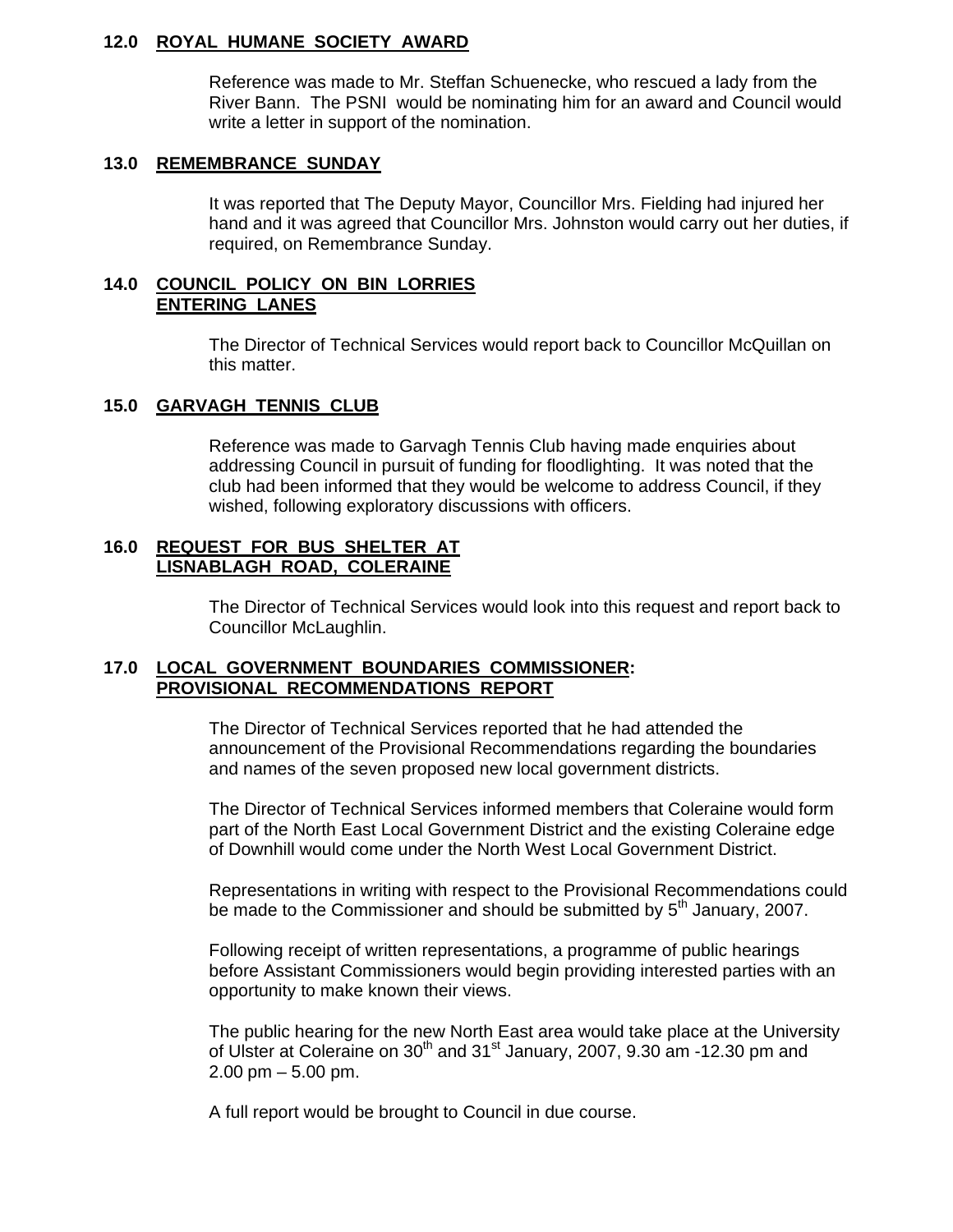#### **PLANNING COMMITTEE**

# **14th November, 2006.**

| <b>Present:</b>                   | Councillor G. L. McLaughlin, in the Chair                                                                                                                              |                                                                                                                              |
|-----------------------------------|------------------------------------------------------------------------------------------------------------------------------------------------------------------------|------------------------------------------------------------------------------------------------------------------------------|
|                                   | The Mayor, Councillor W. A. King                                                                                                                                       |                                                                                                                              |
|                                   | <b>Aldermen</b>                                                                                                                                                        |                                                                                                                              |
|                                   | W. T. Creelman<br>M. T. Hickey (Mrs.)<br>D. McClarty<br>(Items $2.6 - 2.50$ )                                                                                          | W. J. McClure                                                                                                                |
|                                   | <b>Councillors</b>                                                                                                                                                     |                                                                                                                              |
|                                   | C. S. Alexander (Ms.)<br>D. D. Barbour<br>(Items $1.0 - 2.18$ )<br>J. M. Bradley<br>(Items $2.7 - 7.0$ )<br>O. M. Church (Mrs.)<br>A. S. Cole<br>(Items $1.0 - 2.18$ ) | T. J. Deans<br>S. Gilkinson<br>N. F. Hillis<br>E. A. Johnston (Mrs.)<br><b>B.</b> Leonard<br>R. A. McPherson<br>A. McQuillan |
| <u>Also in</u><br>Attendance:     | Representatives from the Planning Service -<br>Mr. P. Duffy and Mr. R. McGrath                                                                                         |                                                                                                                              |
| Officers in<br><b>Attendance:</b> | Administrative Officer, Principal Environmental Health<br><b>Officer and Administrative Assistant</b>                                                                  |                                                                                                                              |
| Apologies:                        | The Deputy Mayor and Councillor Dallat                                                                                                                                 |                                                                                                                              |

#### **1.0 WELCOME**

The Chairman welcomed everyone to the Meeting.

#### **2.0 PLANNING APPLICATIONS**

A list of one hundred and forty-four applications was considered (previously supplied).

#### **Applications Deferred from Previous Meeting**

2.1 Application No. D1 C/2005/0147/O Conversion of former mill building to dwelling at Site 65m north of 19 Hillhead Road, Kilrea for Mr. and Mrs. D. McMullan Application No. D2 C/2005/0153/O Conversion of former mill building

The opinion of the Planning Service was to approve both applications.

It was agreed that the applications be approved.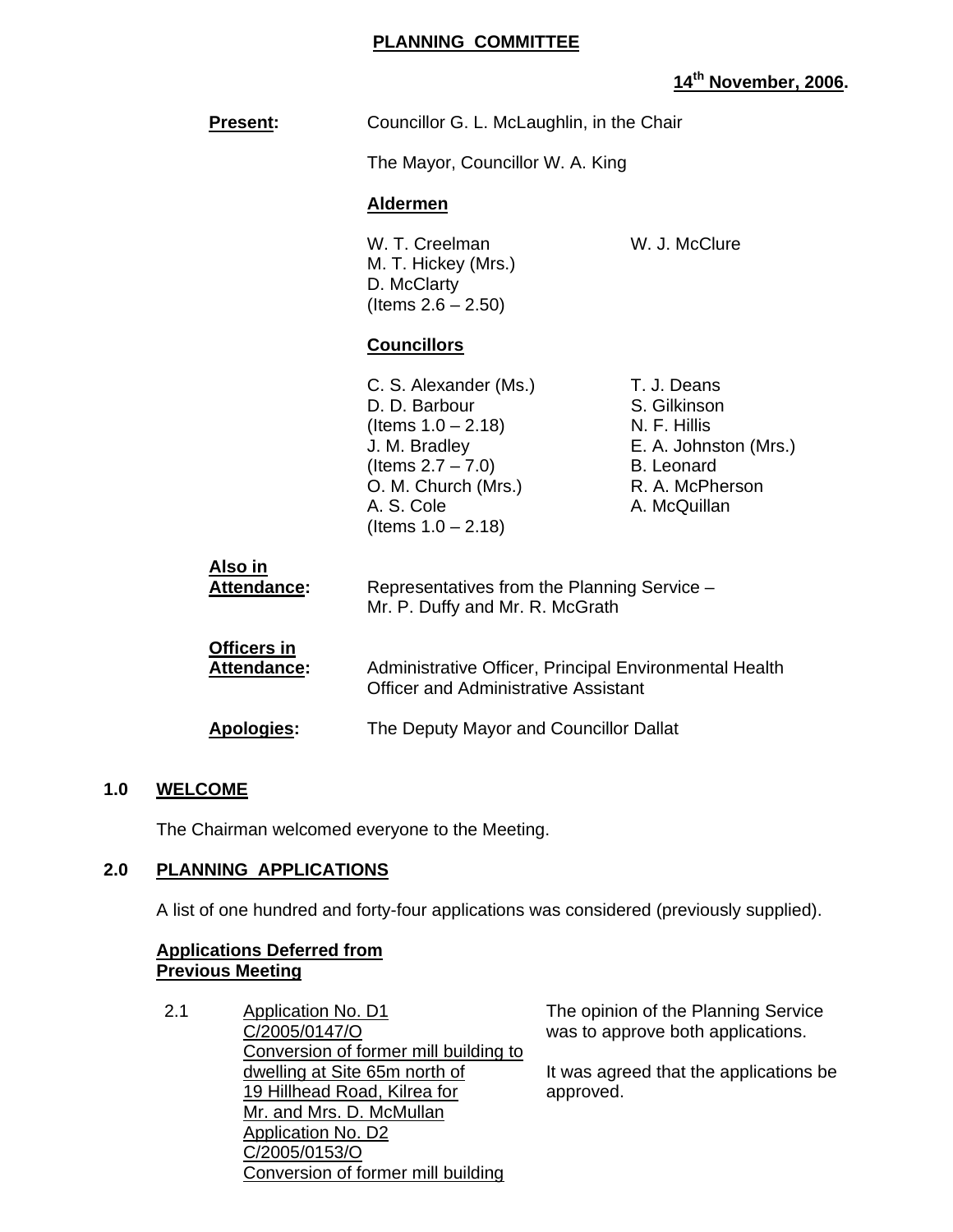to dwelling at Site 45m north of 19 Hillhead Road, Kilrea for Mr. and Mrs. D. McMullan

2.2 Application No. D3 C/2005/0340/F Erection of 7 no. detached dwellings with integral and detached garages on lands with outline approval (C/98/0169) including amendment to approved roads and drainage details at north of Rockland Drive, Portstewart for O'Kane & Devine

2.3 Application No. D4 C/2005/0614/O Single storey residential adjacent to 35 Moneycarrie Road, Garvagh for Mr. McFaul

> Proposed site for dwelling 500m north west of 20 Brone Park,

Ballyagan Road, Garvagh, Coleraine

2.4 Application No. D5

2.5 Application No. D6

C/2005/0947/F

C/2005/0758/O

for Mr. S. Torrens

The opinion of the Planning Service was to approve.

It was agreed that the application be approved.

The opinion of the Planning Service was to refuse.

It was proposed by Councillor McQuillan, seconded by Councillor Mrs. Church and unanimously agreed:

> That the application be approved.

The opinion of the Planning Service was to refuse.

It was proposed by Councillor Mrs. Church, seconded by Councillor McQuillan and unanimously agreed:

> That the application be approved.

The opinion of the Planning Service was to approve.

It was agreed that the application be approved.

Change of house types within ongoing housing development from 16 no. two storey semi-detached dwellings to a mix of 2 no. two storey detached and 18 no. two storey semi-detached dwellings at Knockbracken Way to rear of Knockbracken Court, Knocklynn Road, Coleraine for Edenmore **Properties** 

2.6 Application No. D7 C/2005/0965/F One and a half storey residential dwelling off Coleraine Road/West Park, Portstewart (north east of No. 2 Enterprise Avenue) with vehicular access off West Park for Shellfield **Builders** 

The opinion of the Planning Service was to refuse.

It was agreed that the application be refused.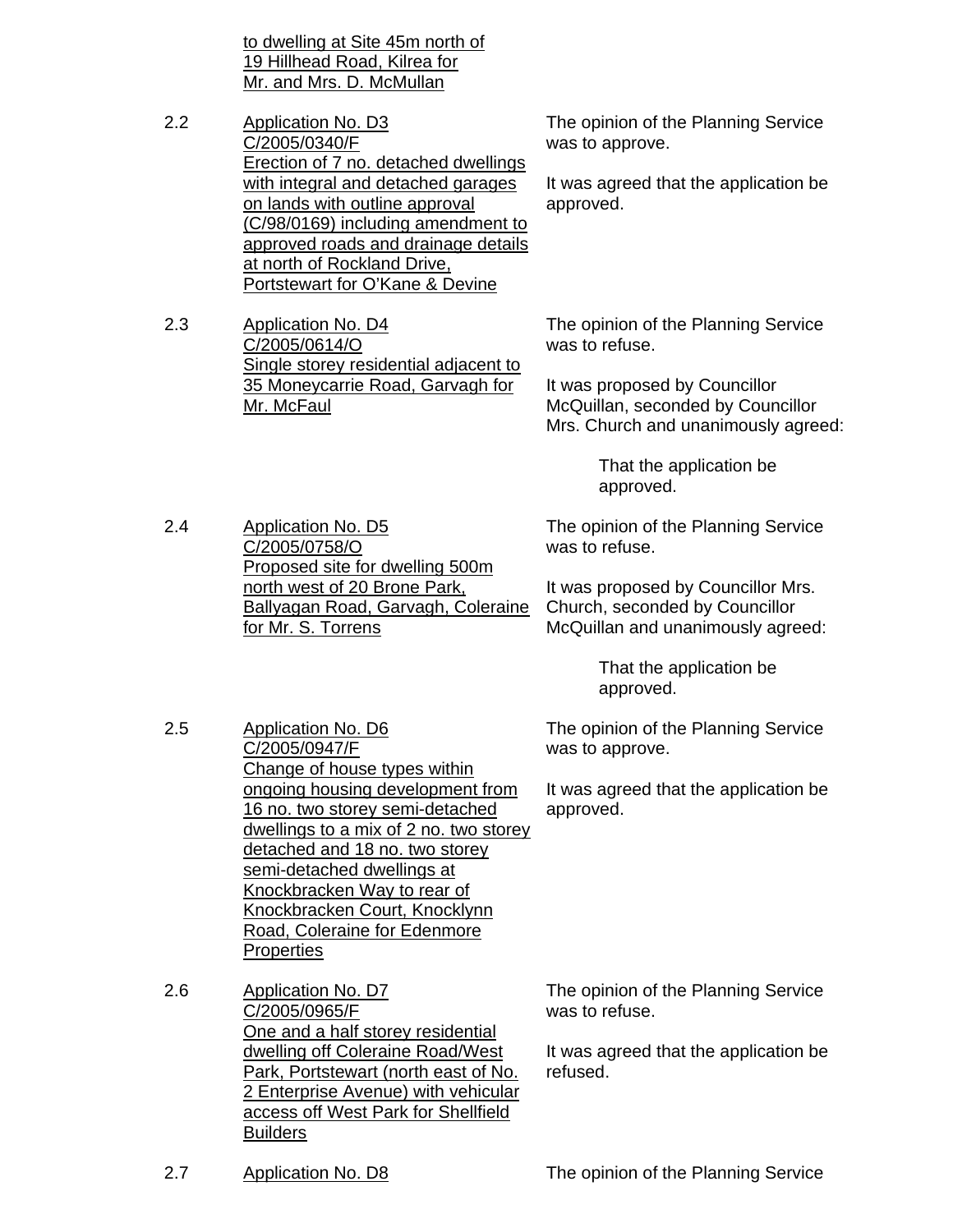C/2005/0967/F Erection of 4 no. semi-detached dwellings at 18 Winston Drive, Portstewart for Harrod Homes Ltd. was to approve.

Following discussion it was proposed by Councillor Hillis, seconded by Alderman McClarty and unanimously agreed:

> That the application be rejected and referred to BDP Planning for examination before deciding whether it should be forwarded to the Planning Service Management Board for consideration.

The opinion of the Planning Service was to approve.

It was agreed that the application be approved subject to a condition regarding landscaping.

The opinion of the Planning Service was to refuse.

Consideration was given to letters dated 27<sup>th</sup> October and 1<sup>st</sup> November, 2006 from Select Design (N.I.) Ltd. and Greer Hamilton Gailey, Solicitors (previously supplied).

It was agreed that the application be refused.

The opinion of the Planning Service was to approve.

Following discussion it was proposed by Councillor Leonard and seconded by Councillor Ms. Alexander:

> That the application be refused due to the detrimental impact on the adjoining property.

On being put to the Meeting the proposal was lost, three members voting in favour and ten members voting against.

The opinion of the Planning Service was to approve.

2.8 Application No. D9 C/2005/1025/O Proposed new dwelling with detached garage 50m north east of 13 Lisnamuck Road, Aghadowey for Mr. and Mrs. A. Hunter

2.9 Application No. D10 C/2005/1116/F Extension to dwelling at 151 Mill Road, Portstewart for Mr. B. Shaw

2.10 Application No. D11 C/2005/1168/F Two storey extension to existing retail shop to provide additional sales area and storage to rear of **8 Queen Street, Coleraine for Car** and Home Supplies

2.11 Application No. D12 C/2005/1181/F Proposed replacement of existing dwelling house with 2 no. dwelling

It was agreed that the application be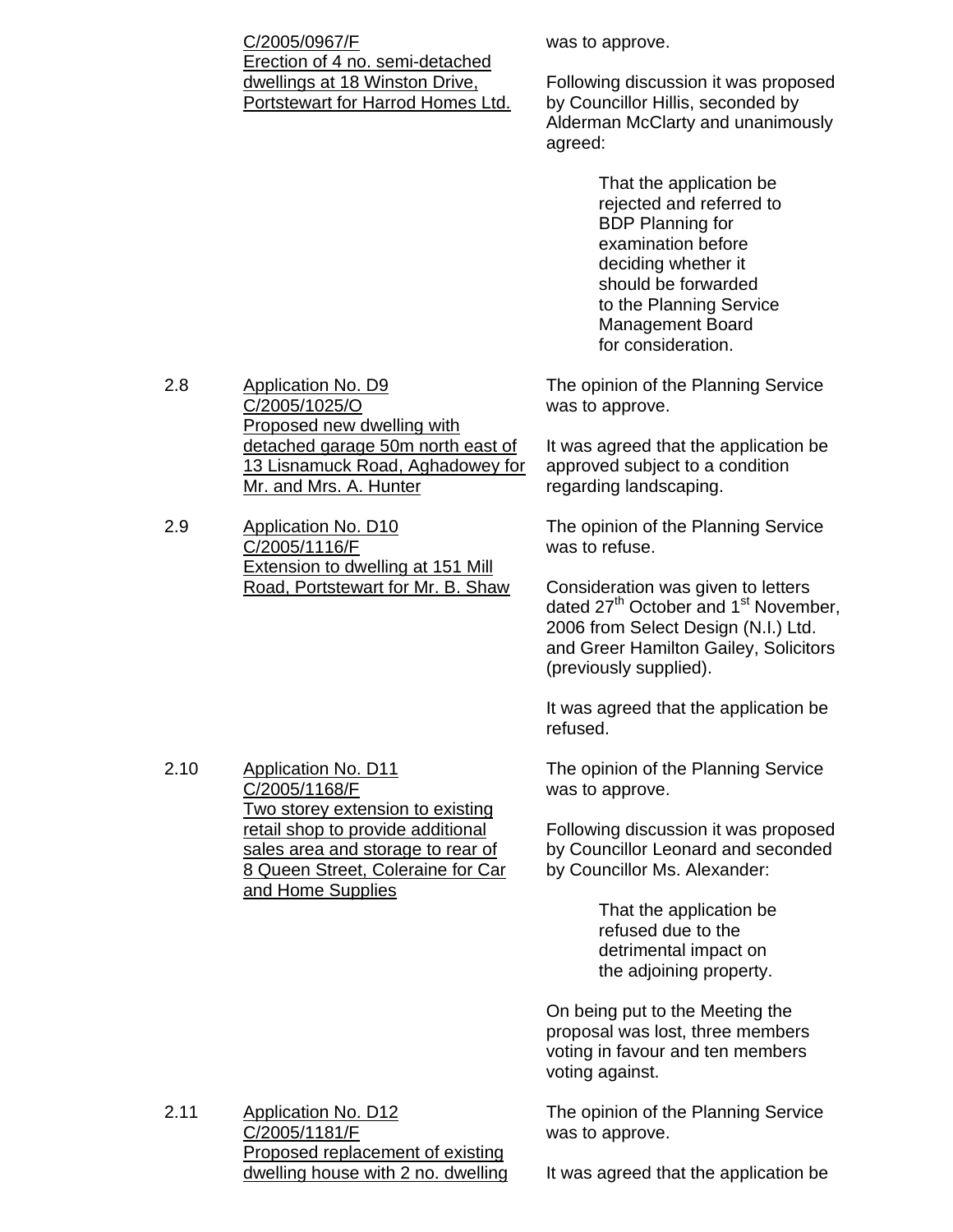| houses at 36 Seafield Park,          |  |
|--------------------------------------|--|
| Portstewart for Mr. and Mrs. Starkey |  |

approved.

Alderman Mrs. Hickey and Councillor Ms. Alexander asked to be recorded as dissenting with the opinion of the Planning Service.

The opinion of the Planning Service was to approve.

It was agreed that the application be approved.

The opinion of the Planning Service was to refuse.

It was proposed by Councillor McPherson, seconded by Councillor Mrs. Johnston and unanimously agreed:

> That the application be approved.

The opinion of the Planning Service was to approve.

It was agreed that the application be approved.

The opinion of the Planning Service was to approve.

It was agreed that the application be approved.

The opinion of the Planning Service was to refuse.

The application had now been withdrawn.

The opinion of the Planning Service was to approve.

It was agreed that the application be approved.

The opinion of the Planning Service was to refuse.

It was agreed that the application be held for one day to facilitate withdrawal. If the application was not

2.12 Application No. D13 C/2005/1194/F Extension and alterations to existing dwelling at 4 Craig Vara, Portrush for Mr. Scullion

2.13 Application No. D14 C/2005/1317/O Erection of two storey dwelling between 2 and 20 Loughan Road, Fishloughan, Coleraine for Mr. D. Pollock

2.14 Application No. D15 C/2005/1414/F Proposed new garage and playroom at 54 Carhill Road, Garvagh for Mr. L. Rafferty

2.15 Application No. D16 C/2005/1425/F Proposed one and a half storey dwelling with integrated garage and associated site works north east of 207 Mountsandel Road, Coleraine for Mr. G. Neill

2.16 Application No. D17 C/2005/1436/F Change of use of domestic garage to small boat manufacturing workshop at 54 Newmills Road, Coleraine for Mr. M. Currid

2.17 Application No. D18 C/2006/0019/F Change of house type of apartments to rear of 1 Crocknamack Street, Portrush for H. Mullan and Sons

2.18 Application No. D19 C/2006/0179/A Movable trailer sign at Newmills Road, Coleraine for A. Diamond & Son (Timber) Ltd.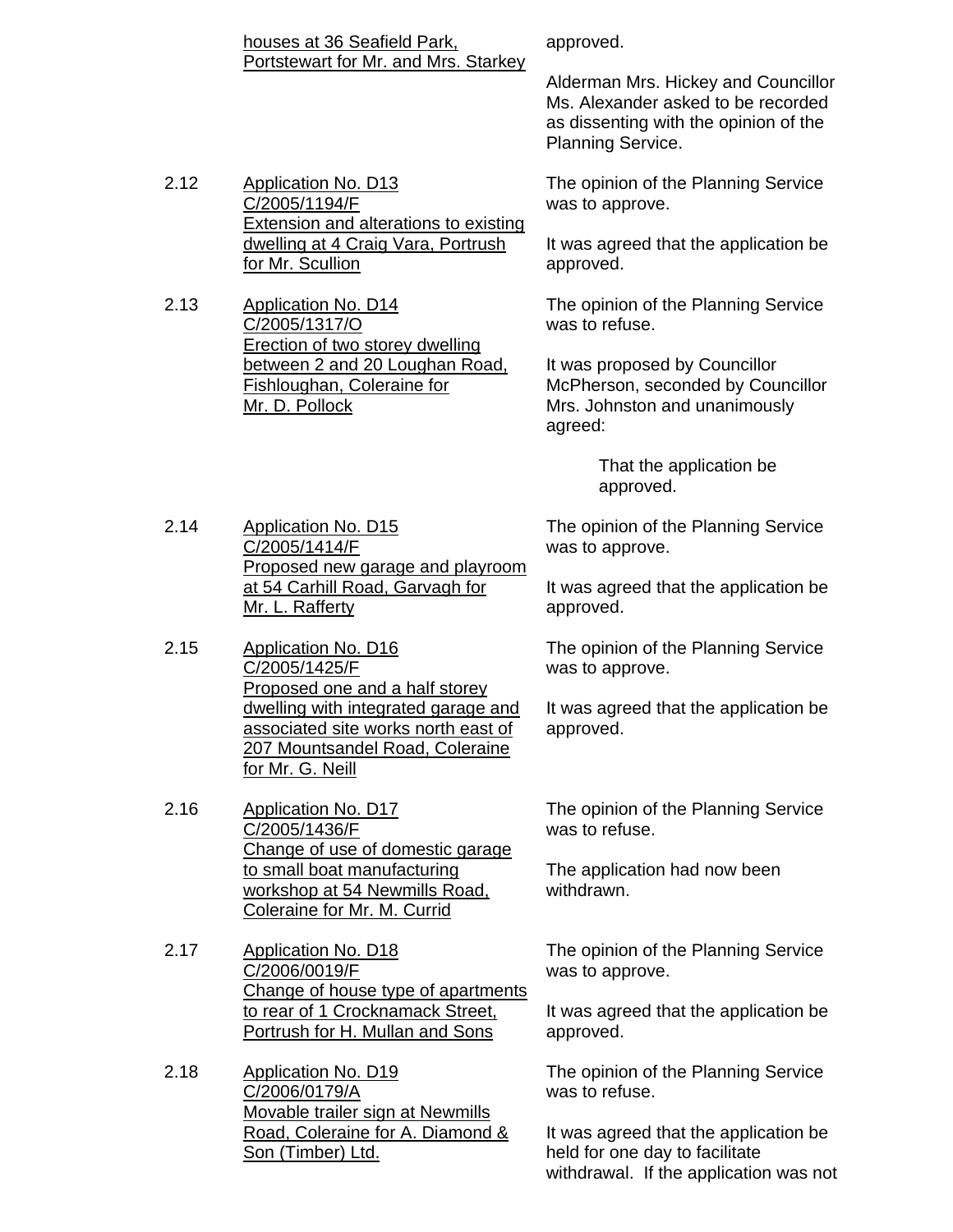withdrawn it would be refused.

- 2.19 Application No. D20 C/2006/0223/O Demolish existing dwelling and erect two detached dwellings with detached garages at 7 Warren Crescent, Portstewart for Mr. McLennan
- 2.20 Application No. D21 C/2006/0244/F New access to existing dwelling and farm lands (from Shinney Road, Macosquin) at 131 Cashel Road, Coleraine for Ms. Campbell
- 2.21 Application No. D22 C/2006/0247/F Demolition of existing property and erection of 2 no. two bedroom apartments and 1 no. three bedroom apartment at 5 Enfield Street, Portstewart for Mr. Traynor
- 2.22 Application No. D23 C/2006/0292/O Site for dwelling 200m east of 9 Curraghmore Road, Garvagh for Mr. D. McIlvar
- 2.23 Application No. D24 C/2006/0294/F Two storey dwelling and garage at Ballynacally Park, (360m west of No. 12 Ballynacally Park), Coleraine for Mr. Gibson
- 2.24 Application No. D25 C/2006/0305/O One and a half storey dwelling at Agivey Road, Coleraine for Mr. McAleese

The opinion of the Planning Service was to refuse.

It was agreed that the application be refused.

The opinion of the Planning Service was to refuse.

The application had now been withdrawn.

The opinion of the Planning Service was to refuse.

It was agreed that the application be refused.

The opinion of the Planning Service was to approve.

It was agreed that the application be approved.

The opinion of the Planning Service was to approve.

It was agreed that the application be approved.

The opinion of the Planning Service was to refuse.

It was proposed by Alderman Mrs. Hickey, seconded by Councillor Ms. Alexander and unanimously agreed:

> That the application be approved.

2.25 Application No. D26 C/2006/0363/O Replacement of existing rundown office building with a traditionally designed bungalow at No. 60 Station Road, Garvagh for Mr. R. Lyttle

The opinion of the Planning Service was to refuse.

It was proposed by Councillor McQuillan, seconded by Councillor McPherson and unanimously agreed:

> That the application be approved.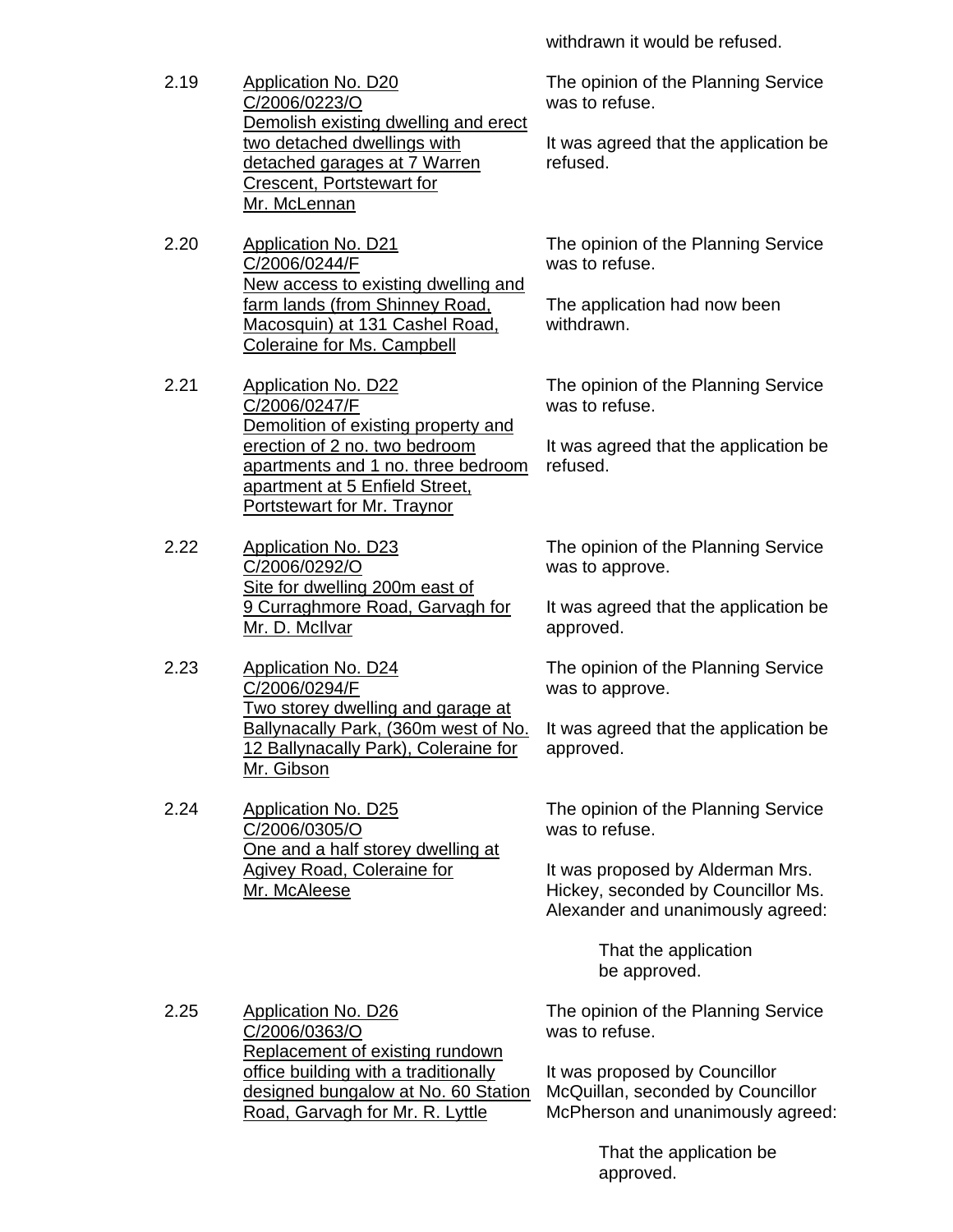- 2.26 Application No. D27 C/2006/0377/O Site for new dwelling with detached garage (retirement dwelling) 100m north west of 23 Plantation Road, Garvagh for Mr. Stratton
- 2.27 Application No. D28 C/2006/0580/F Proposed dwelling house at infill site between No. 84 and 88 Ballycairn Road, Coleraine for Mrs. P. Cunning
- 2.28 Application No. D29 C/2006/0638/F Replacement dwelling house at 4 Ballyreagh Road, Portrush for Mr. and Mrs. Browne

#### **NEW APPLICATIONS**

- 2.29 Application No. 1 C/2004/0217/F Erection of local shop and associated parking, with 2 no. apartments at first floor, at junction of Lissadell Avenue and Mill Road, (adjacent to No. 2 Lissadell Grove and 34 Mill Road), Portsewart for Mr. Devan
- 2.30 Application No. 3 C/2005/0550/O Holiday accommodation opposite No. 41 Ballyreagh Road, Portrush for Mr. S. Kherr

The opinion of the Planning Service was to refuse.

It was proposed by Councillor McQuillan, seconded by Alderman McClure and unanimously agreed:

> That the application be approved.

The opinion of the Planning Service was to refuse.

It was agreed that the application be refused.

The opinion of the Planning Service was to approve.

It was agreed that the application be approved.

The opinion of the Planning Service was to refuse.

Councillor Ms. Alexander indicated that the application would be withdrawn. If the application was not withdrawn it would be refused.

The opinion of the Planning Service was to refuse.

It was proposed by Alderman Mrs. Hickey, seconded by Alderman McClarty and agreed:

> That the application be deferred for one month to facilitate an office meeting in order to consider additional information.

The following members asked to be recorded as being in agreement with the opinion of the Planning Service:

> Alderman Mrs. Hickey Councillors Bradley and Hillis.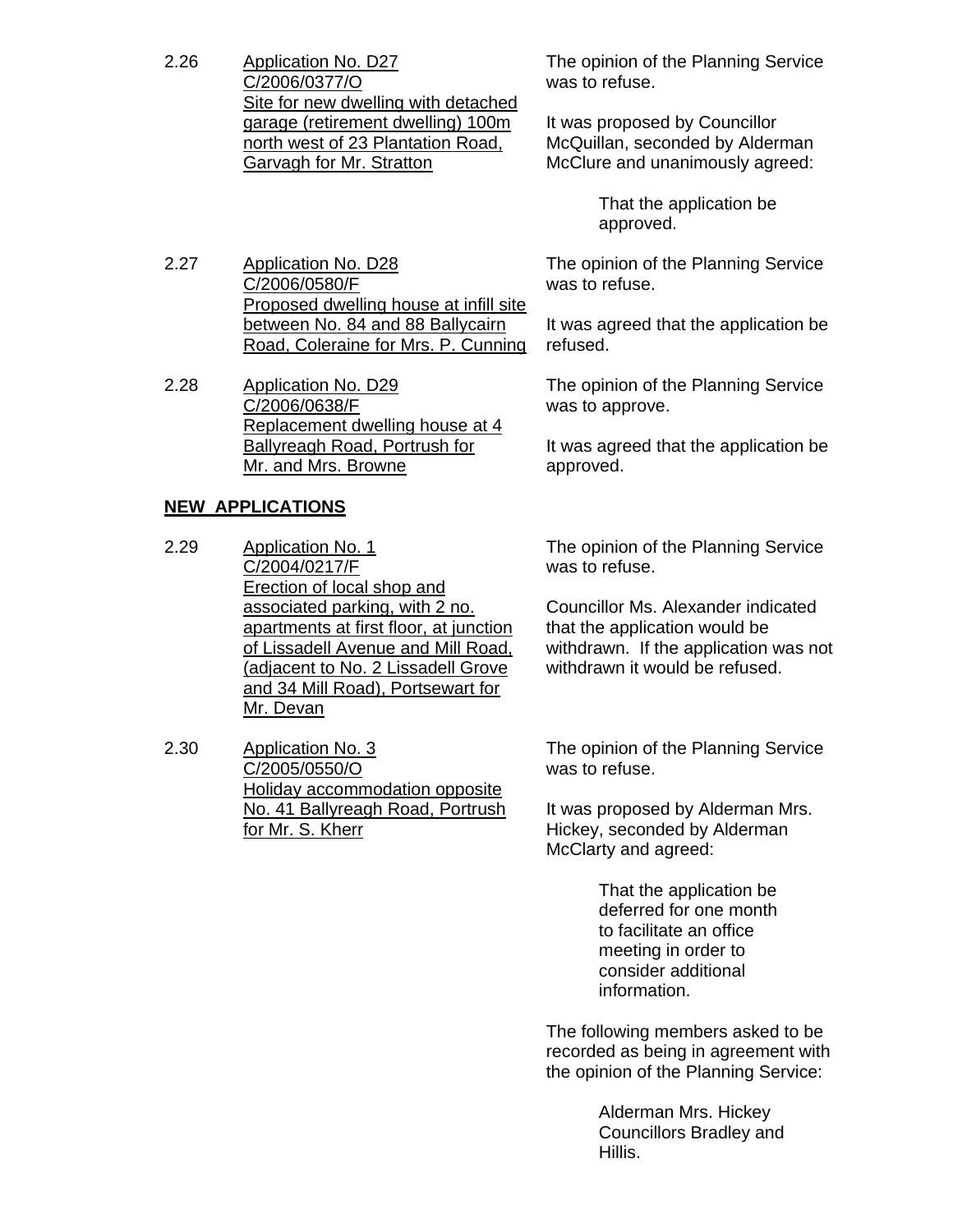| 2.31 | Application No. 4                  |  |
|------|------------------------------------|--|
|      | C/2005/1100/F                      |  |
|      | Proposed townhouse to rear of      |  |
|      | 52a The Promenade, Portstewart for |  |
|      | Mr. G. Fulton                      |  |

The opinion of the Planning Service was to refuse.

It was proposed by Councillor Gilkinson, seconded by Alderman McClarty and agreed:

> That the application be deferred for one month to facilitate an office meeting on the grounds that all material planning considerations had not been assessed.

The opinion of the Planning Service was to refuse.

It was proposed by Alderman McClarty, seconded by Councillor Mrs. Johnston and agreed:

> That the application be deferred for one month to facilitate an office meeting on the grounds that all material planning considerations had not been assessed.

The following members asked to be recorded as being in agreement with the opinion of the Planning Service:

> Aldermen Creelman, Mrs. Hickey and McClure Councillors Ms. Alexander, Bradley, Gilkinson and McQuillan.

The opinion of the Planning Service was to refuse.

It was proposed by Alderman McClure, seconded by Alderman McClarty and agreed:

> That the application be deferred for one month to facilitate an office meeting on the grounds that all material planning considerations had not been assessed.

The opinion of the Planning Service was to refuse.

2.32 Application No. 13 C/2006/0028/F 2 no. detached dwellings and associated garages and 4 no. semidetached houses at 13 and 15 Larkhill Road, Portstewart for Mr. I. McCollough

2.33 Application No. 15 C/2006/0090/F Amendments to previously approved plans at 149 Bushmills Road, Coleraine for Mr. Logan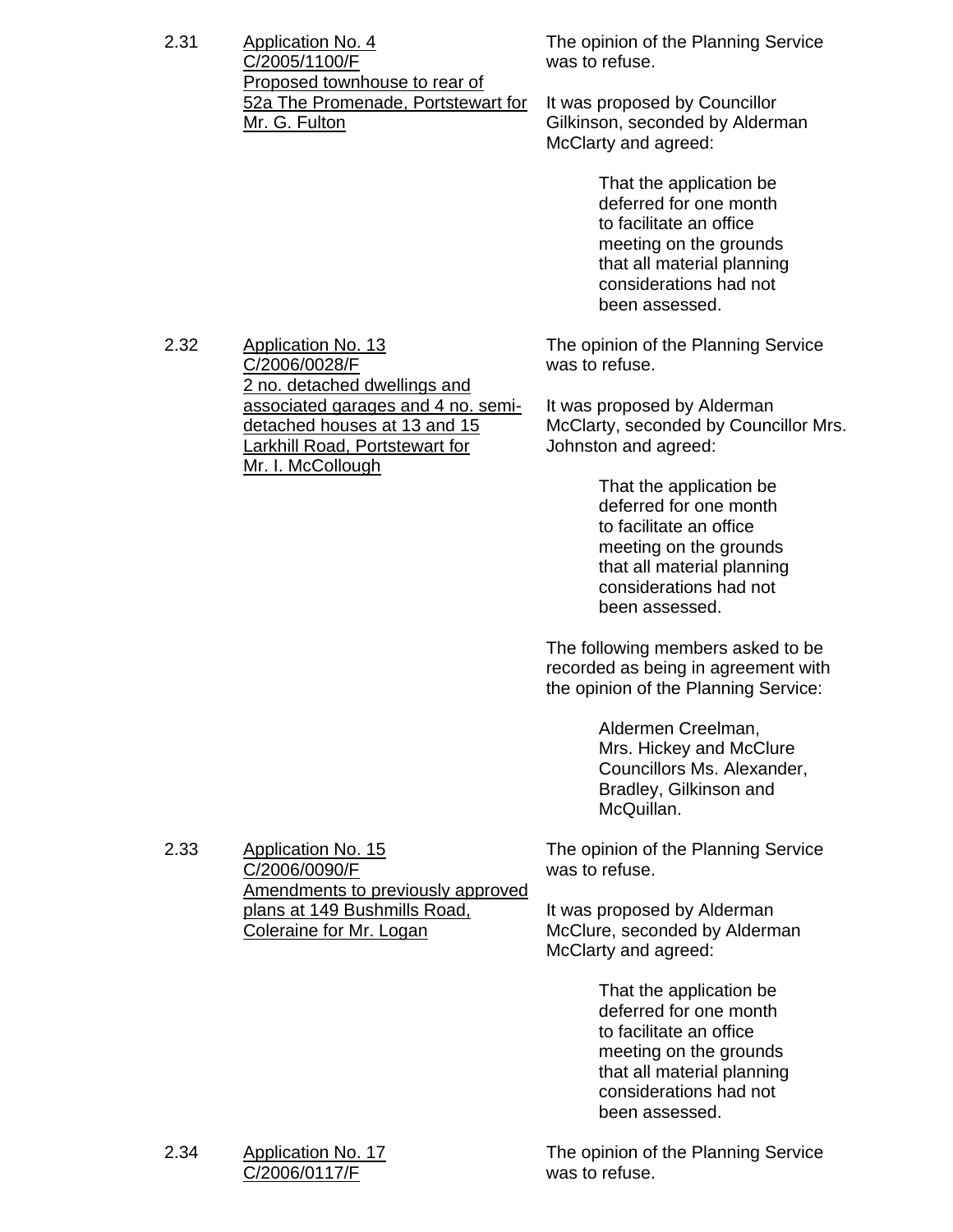|      | Demolition of house and erection of<br>two semi-detached dwellings at<br>12 O'Hara Drive, Portstewart for<br>Fern Homes                 | It was proposed by Alderman<br>McClarty, seconded by Councillor Mrs.<br>Johnston and agreed:                                                                                     |
|------|-----------------------------------------------------------------------------------------------------------------------------------------|----------------------------------------------------------------------------------------------------------------------------------------------------------------------------------|
|      |                                                                                                                                         | That the application be<br>deferred for one month<br>to facilitate an office<br>meeting on the grounds<br>that all material planning<br>considerations had not<br>been assessed. |
| 2.35 | <b>Application No. 19</b><br>C/2006/0190/O                                                                                              | The opinion of the Planning Service<br>was to refuse.                                                                                                                            |
|      | 5 no. townhouses at 10, 12 and 14<br>Upper Heathmount, Portstewart for<br>Ms. W. & A. Hayes                                             | It was proposed by Alderman<br>McClure, seconded by Alderman<br>McClarty and agreed:                                                                                             |
|      |                                                                                                                                         | That the application be<br>deferred for one month<br>to facilitate an office<br>meeting on the grounds<br>that all material planning<br>considerations had not<br>been assessed. |
| 2.36 | <b>Application No. 21</b><br>C/2006/0257/F<br>Replacement dwelling and garage                                                           | The opinion of the Planning Service<br>was to refuse.                                                                                                                            |
|      | 30m south of 188 Coleraine Road,<br>Portstewart for Mr. Black                                                                           | It was proposed by Councillor<br>McPherson, seconded by Alderman<br>McClarty and agreed:                                                                                         |
|      |                                                                                                                                         | That the application be<br>deferred for one month<br>to facilitate an office<br>meeting on the grounds<br>that all material planning<br>considerations had not<br>been assessed. |
| 2.37 | <b>Application No. 22</b><br>C/2006/0265/F                                                                                              | The opinion of the Planning Service<br>was to refuse.                                                                                                                            |
|      | Demolition of existing sales building<br>and erection of replacement sales<br>building at 277 Dunhill Road,<br>Coleraine for Mr. Wilson | It was proposed by Alderman<br>McClarty, seconded by Councillor Mrs.<br>Johnston and agreed:                                                                                     |
|      |                                                                                                                                         | That the application be<br>deferred for one month<br>to facilitate an office<br>meeting on the grounds<br>that all material planning<br>considerations had not<br>been assessed. |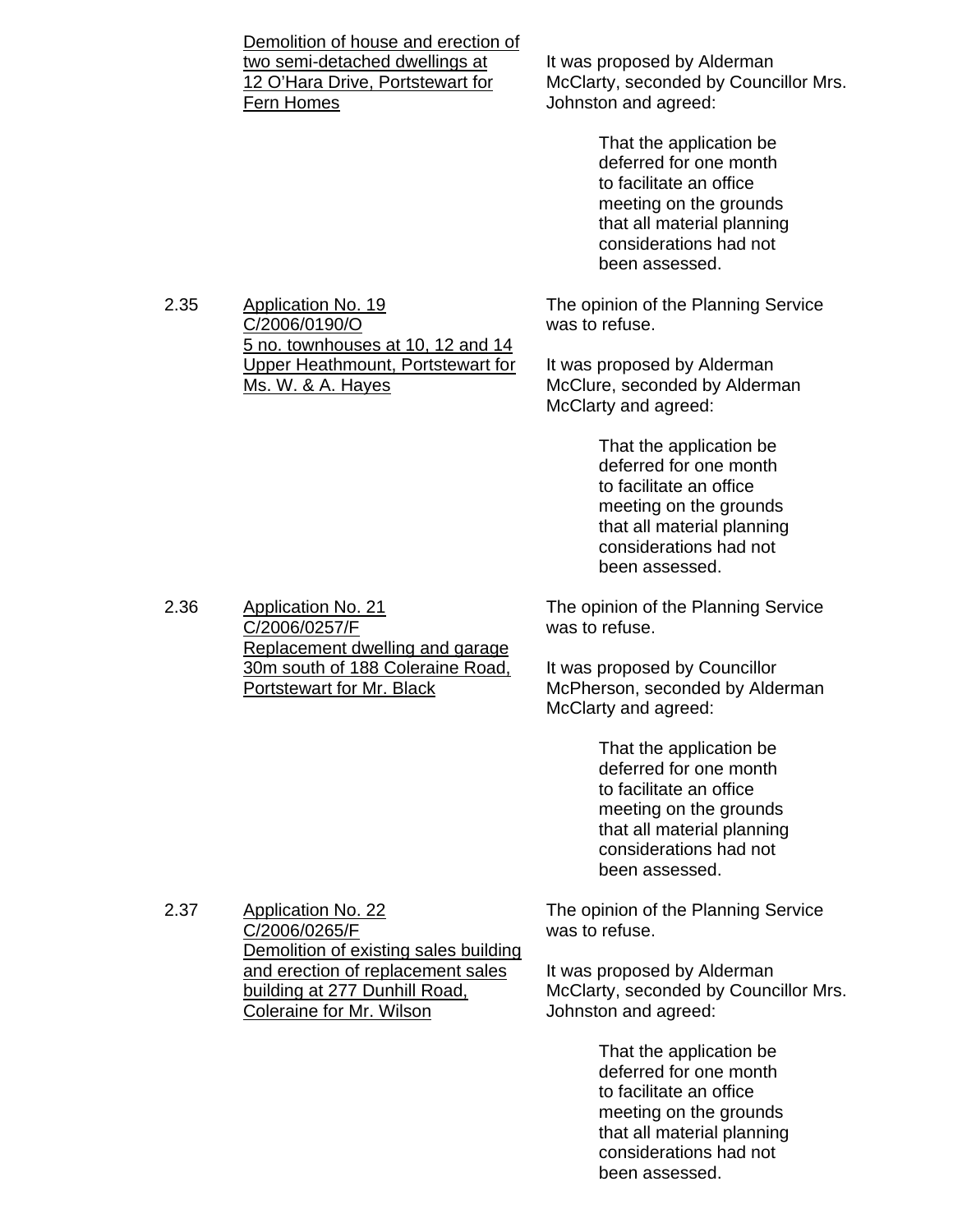2.38 Application No. 23 C/2006/0280/F 2 no. semi-detached houses at No. 12 Prospect Road, Portstewart for Kamack Developments

2.39 Application No. 25

C/2006/0339/F

4 no. dwellings (two semi-detached) in place of chalet dwelling and Mission Hall at 191 Mussenden Road, Articlave, Castlerock for Messrs. T. & D. Woodend

The opinion of the Planning Service was to refuse.

It was proposed by Councillor Mrs. Johnston, seconded by Alderman Creelman and agreed:

> That the application be deferred for one month to facilitate an office meeting on the grounds that all material planning considerations had not been assessed.

The opinion of the Planning Service was to refuse.

It was proposed by Councillor McQuillan, seconded by the Mayor and agreed:

> That the application be deferred for one month to facilitate an office meeting on the grounds that all material planning considerations had not been assessed.

The opinion of the Planning Service was to refuse.

It was proposed by Alderman Mrs. Hickey, seconded by Alderman McClure and agreed:

> That the application be deferred for one month to facilitate an office meeting on the grounds that all material planning considerations had not been assessed.

2.41 Application No. 34 C/2006/0484/F Demolition of existing house and erection of 4 no. semi-detached dwellings at 19 Strand Crescent, Portstewart for NM Developments The opinion of the Planning Service was to refuse.

It was proposed by Alderman McClarty, seconded by Councillor Mrs. Church and agreed:

> That the application be deferred for one month to facilitate an office meeting on the grounds

2.40 Application No. 27 C/2006/0437/F Variation of time condition to application C/2001/0220 to extend outline by one year 180m south of 14 Moneysalin Road, Kilrea for Mr. C. O'Neil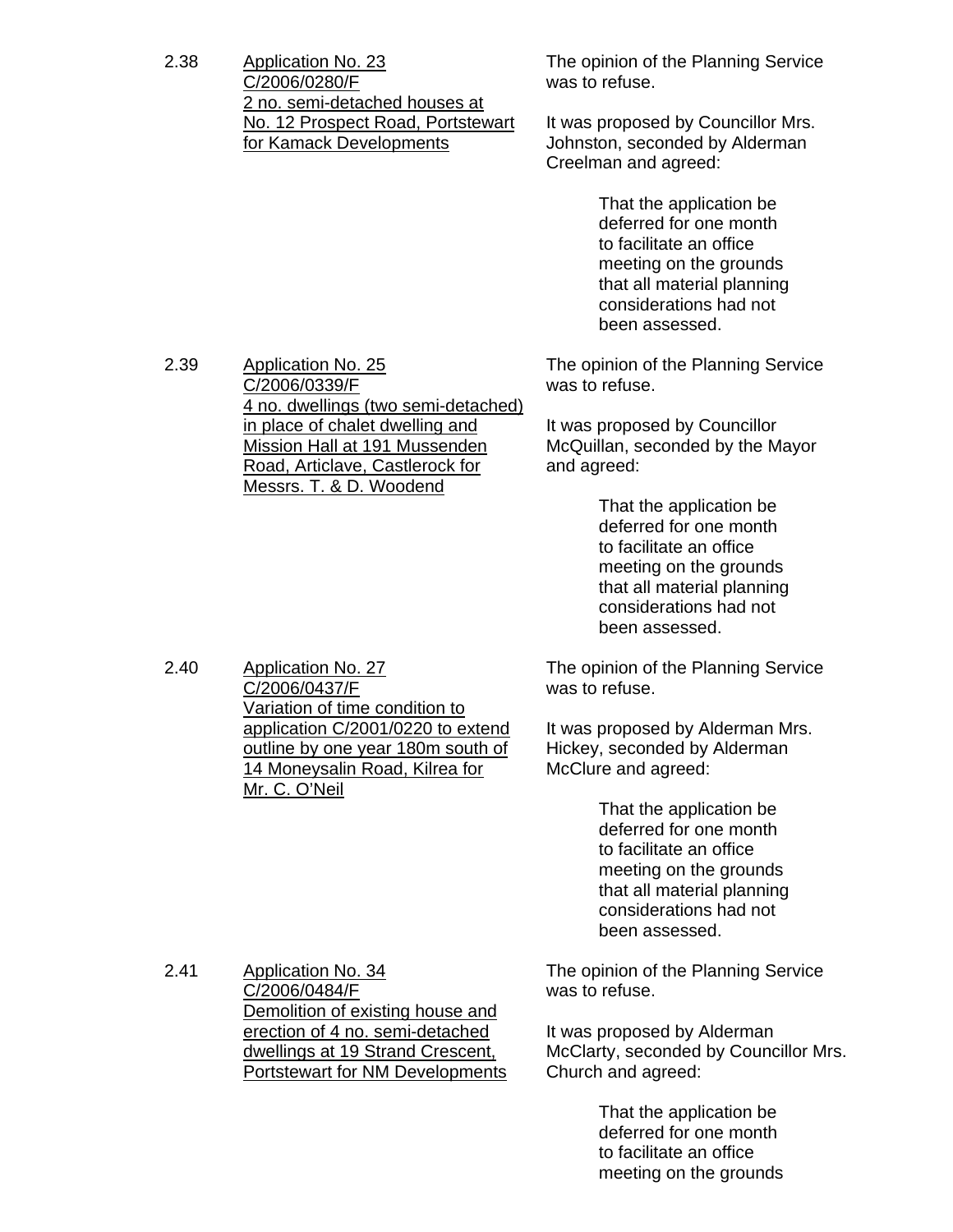that all material planning considerations had not been assessed.

 The following members asked to be recorded as being in agreement with the opinion of the Planning Service:

> Councillors Ms. Alexander and McQuillan.

The opinion of the Planning Service was to refuse.

It was proposed by the Mayor, seconded by Alderman McClarty and agreed:

> That the application be deferred for one month to facilitate an office meeting on the grounds that all material planning considerations had not been assessed.

The opinion of the Planning Service was to refuse.

It was proposed by Alderman Mrs. Hickey, seconded by Councillor Leonard and agreed:

> That the application be deferred for one month to facilitate an office meeting on the grounds that all material planning considerations had not been assessed.

The opinion of the Planning Service was to refuse.

It was proposed by the Mayor, seconded by Councillor Mrs. Church and agreed:

> That the application be deferred for one month to facilitate an office meeting on the grounds that all material planning considerations had not been assessed.

The opinion of the Planning Service was to refuse.

2.42 Application No. 46 C/2006/0542/O Site for replacement dwelling (relocation of existing dwelling 40m west), adjacent to 10 Bratwell Road, Coleraine for Mr. I. Cochrane

2.43 Application No. 53 C/2006/0562/F Proposed infill dwelling (former planning approval C/1996/0177) adjacent to No. 150 Edenbane Road, Kilrea for Mr. T. Brizzell

2.44 Application No. 54 C/2006/0563/O Proposed site for replacement one and a half storey dwelling 350m north of No. 28 Isle Road, Coleraine for Mr. and Mrs. S. Johnston

#### 2.45 Application No. 66 C/2006/0591/F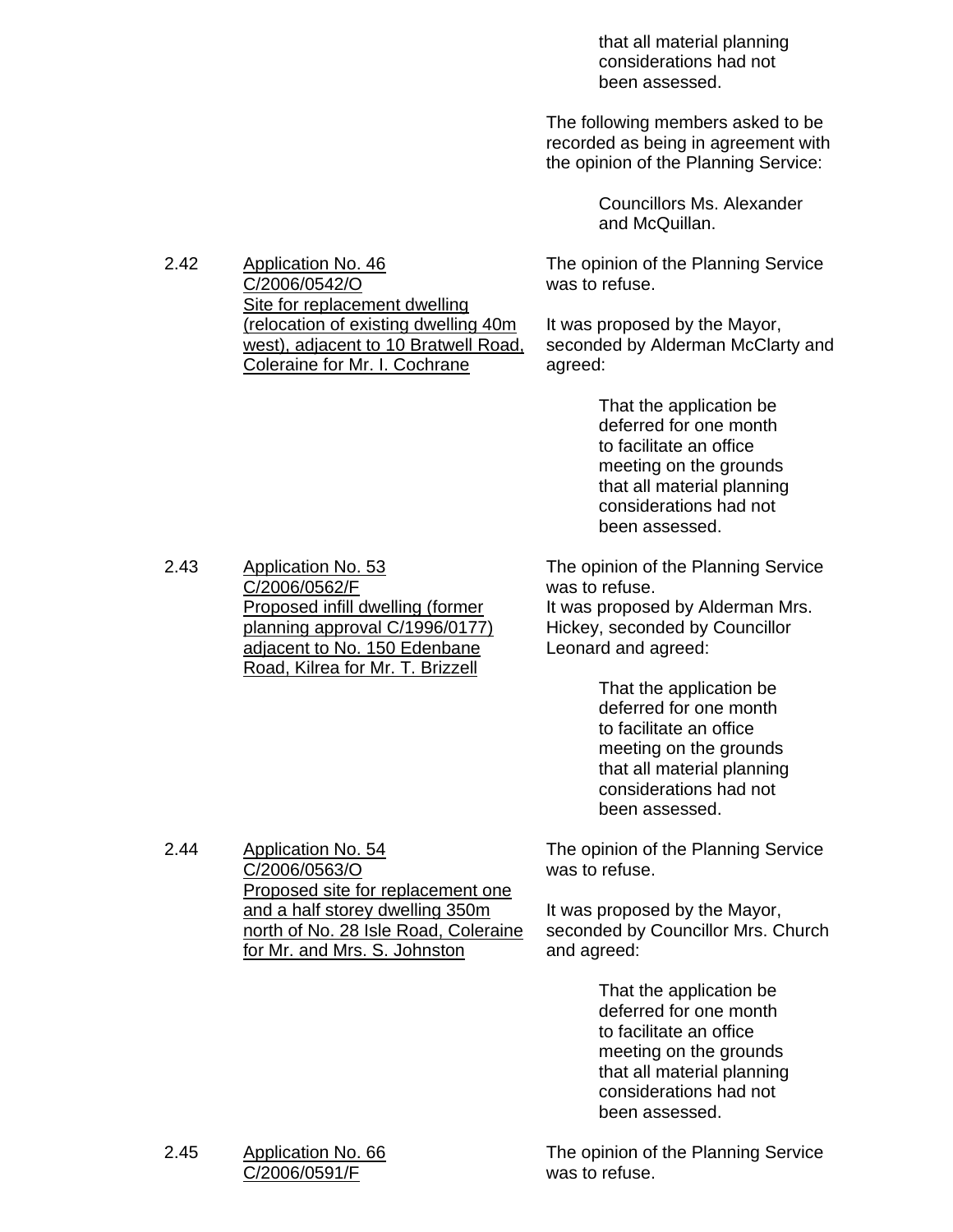| 2 no. semi-detached two storey<br>dwellings with attic conversion and 3<br>no. two and a half storey<br>townhouses (2 no. with integral<br>garages) at 147/149 Mill Road.<br>Portstewart for N.M. Developments                 | It was pro<br><b>McClarty</b><br><b>McClure</b><br>Tł<br>$d\epsilon$<br>to<br>m<br>th<br>CO<br>be |
|--------------------------------------------------------------------------------------------------------------------------------------------------------------------------------------------------------------------------------|---------------------------------------------------------------------------------------------------|
| <b>Application No. 67</b><br>C/2006/0593/F<br>Side two storey extension to house                                                                                                                                               | The opini<br>was to ap                                                                            |
| at 94 Somerset Park, Coleraine for<br>Mr. M. Carlin                                                                                                                                                                            | It was pro<br>McClure,<br><b>McClarty</b>                                                         |
|                                                                                                                                                                                                                                | Th<br>$d\epsilon$<br>to<br>m<br>th<br>$_{\rm CO}$<br>be                                           |
| <b>Application No. 80</b><br>C/2006/0627/F                                                                                                                                                                                     | The opini<br>was to re                                                                            |
| Erection of 1.350m high cast iron<br>railings and gates with 1.700m high<br>gate posts to form hard landscaped<br>seating area in front of Antrim House<br>and the Comfort Hotel, 73 Main                                      | It was pro<br>seconde<br>agreed:                                                                  |
| <b>Street, Portrush for North Coast</b><br>Hotels Ltd.                                                                                                                                                                         | Th<br>de<br>to                                                                                    |
| <b>Application No. 81</b><br>C/2006/0628/LB                                                                                                                                                                                    | m<br>th                                                                                           |
| Proposed erection of 1.350m railings<br>and gates with 1.700m high gate<br>posts to form hard landscaped<br>seating area in front of Antrim House<br>and the Comfort Hotel, 73 Main<br><b>Street, Portrush for North Coast</b> | $_{\rm CO}$<br>be                                                                                 |

 $2.46$ 

 $2.47$ 

poosed by Alderman , seconded by Alderman and agreed:

> nat the application be eferred for one month facilitate an office eeting on the grounds at all material planning considerations had not en assessed.

ion of the Planning Service pprove.

posed by Alderman seconded by Alderman and agreed:

> at the application be eferred for one month facilitate an office eeting on the grounds at all material planning considerations had not en assessed.

ion of the Planning Service fuse both applications.

oposed by Councillor Deans, d by Alderman McClure and

> nat the applications be ferred for one month facilitate an office eeting on the grounds at all material planning onsiderations had not en assessed.

2.48 Application No. 82 C/2006/0633/F Replacement dwelling with detached garage 60m east of 113 Agivey Road, Kilrea for Mr. and Mrs. N. **Torrens** 

Hotels Ltd.

The opinion of the Planning Service was to refuse.

It was proposed by Councillor McQuillan, seconded by Councillor Mrs. Church and agreed:

> That the application be deferred for one month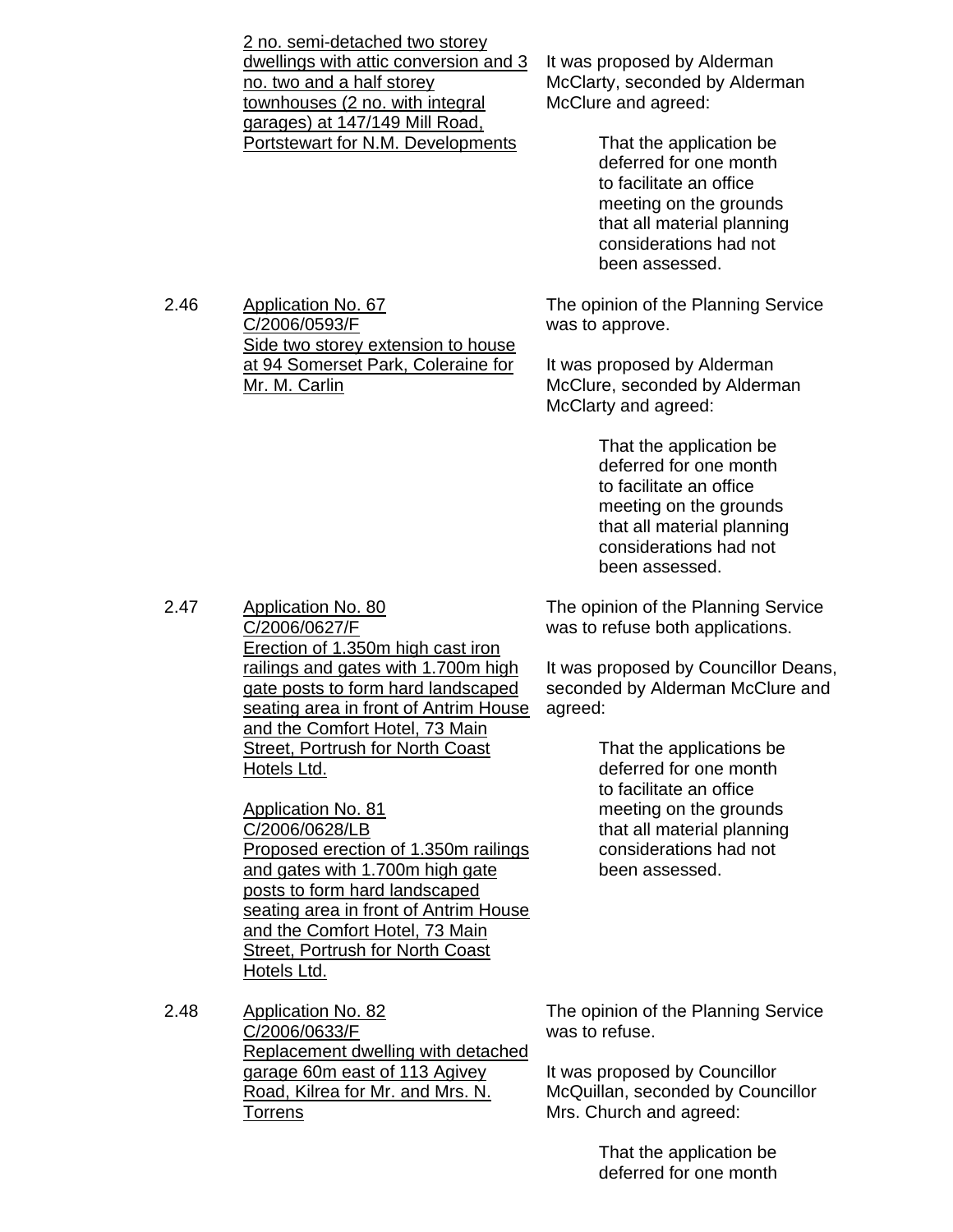to facilitate an office meeting on the grounds that all material planning considerations had not been assessed.

2.49 Application No. 83 C/2006/0634/F Replacement dwelling and garage at 25 Gortin Road, Kilrea for Mr. A. Smyth The opinion of the Planning Service was to refuse. It was proposed by Councillor McQuillan, seconded by Alderman Creelman and agreed: That the application be deferred for one month to facilitate an office meeting on the grounds that all material planning considerations had not been assessed. 2.50 Application No. 88 C/2006/0649/F The opinion of the Planning Service was to refuse.

> It was proposed by Alderman McClarty, seconded by the Mayor and agreed:

> > That the application be deferred for one month to facilitate an office meeting on the grounds that all material planning considerations had not been assessed.

The opinion of the Planning Service was to refuse.

It was proposed by Councillor Mrs. Johnston, seconded by Alderman McClure and agreed:

> That the application be deferred for one month to facilitate an office meeting on the grounds that all material planning considerations had not been assessed.

C/2006/0717/F Erection of two storey detached farm manager's dwelling 450m south of No. 31 Ballyrashane Road, The opinion of the Planning Service was to refuse. It was proposed by the Mayor,

seconded by Councillor Mrs. Johnston and agreed:

Proposed garage and stables at 25 Roselick Road, Portstewart for Mr. and Mrs. H. Lynch

2.52 Application No. 113

2.51 Application No. 98 C/2006/0676/F

Coleraine for Mr. Lyons

Proposed retirement dwelling adjacent to No. 66 Ballyversal Road, Coleraine for Mrs. M. A. Dempsey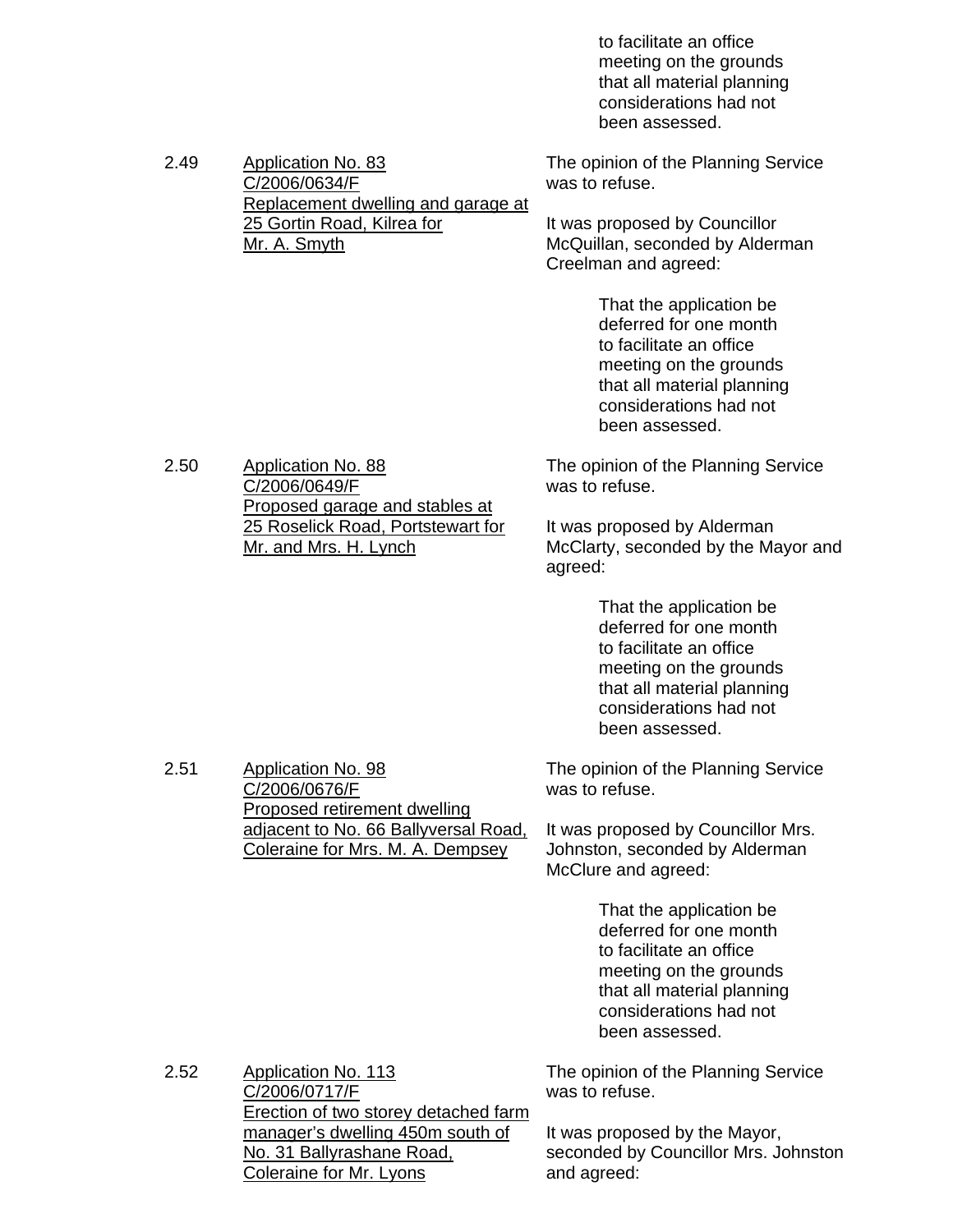That the application be deferred for one month to facilitate an office meeting on the grounds that all material planning considerations had not been assessed.

#### **3.0 CORPORATE OPINION**

 Following discussion it was agreed that the Town Clerk and Chief Executive consider how the corporate opinion of Council could be expressed to the Planning Service following office meetings.

### **4.0 GENERAL PLANNING ISSUES**

| 4.1 | Kiddieland, Portrush - Update                  | Reported that the fence had been taken down<br>and enforcement action would not proceed. |
|-----|------------------------------------------------|------------------------------------------------------------------------------------------|
| 4.2 | <b>Illegal Signs - Main Street,</b><br>Garvagh | Reported that this matter had been passed to<br>the Enforcement Section.                 |
| 4.3 | Applications C/2005/1169 and<br>C/2005/1170    | Reported that these applications had not been<br>reassessed by the Department.           |

### **5.0 OFFICE MEETINGS**

It was noted that the office meetings would be held on Thursday,  $30<sup>th</sup>$  November, 2006.

### **6.0 THE INSTITUTION OF HIGHWAYS AND TRANSPORTATION - HALF DAY SEMINAR**

 Reported that The Institution of Highways and Transport had arranged a half day seminar – 'Development Control – The Practical Implementation of New Policy Linking Land Use and Transport' – to be held at Queen's University, Belfast on Wednesday, 15<sup>th</sup> November, 2006.

Members interested in attending were asked to contact the Administrative Officer.

# **7.0 ADJOURNMENT**

It was proposed by Alderman McClure, seconded by the Mayor and agreed:

 That the meeting be adjourned due to the lateness of the hour and that the remaining items on the Agenda be considered at the Council Meeting on 28th November, 2006.

It was further agreed:

 That in future no pre meetings be arranged prior to the Planning Committee Meeting and if necessary the meeting should commence at 7.00 p.m.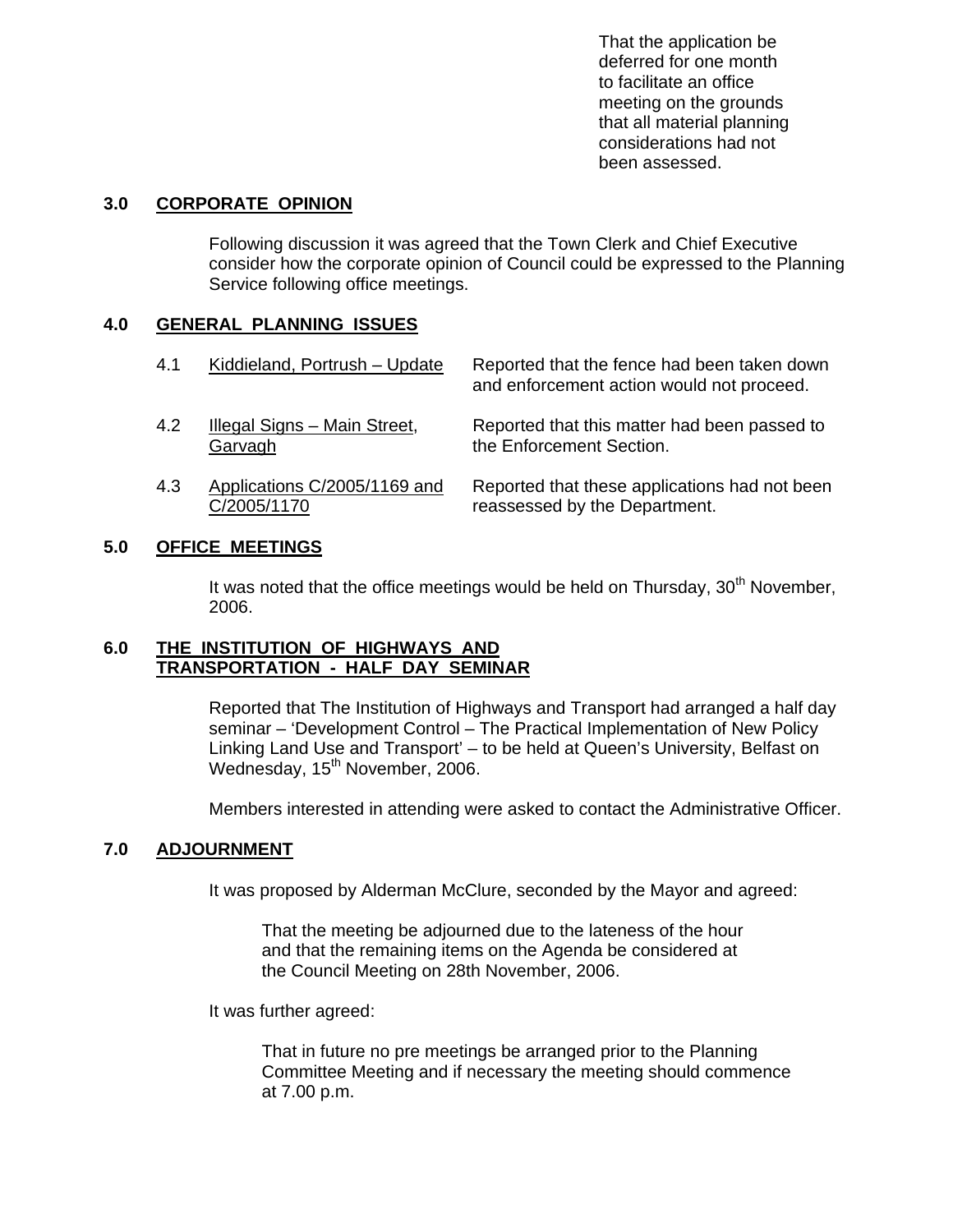### **POLICY AND DEVELOPMENT COMMITTEE**

# **21st November, 2006.**

**Present:** Councillor E. A. Johnston (Mrs.), in the Chair

The Mayor, Councillor W. A. King

 The Deputy Mayor, Councillor E. P. Fielding (Mrs.) (Items  $1.0 - 4.0$ )

### **Aldermen**

| E. T. Black (Mrs.)  | D. McClarty   |
|---------------------|---------------|
| W. T. Creelman      | W. J. McClure |
| M. T. Hickey (Mrs.) |               |

### **Councillors**

| D. D. Barbour       | N. F. Hillis          |
|---------------------|-----------------------|
| J. M. Bradley       | <b>B.</b> Leonard     |
| O. M. Church (Mrs.) | (Items $1.0 - 4.0$ )  |
| A. S. Cole          | G. L. McLaughlin      |
| J. J. Dallat        | R. A. McPherson       |
| T. J. Deans         | A. McQuillan          |
| S. Gilkinson        | (Items $2.3 - 17.0$ ) |

# **Officers in**

Attendance: Town Clerk and Chief Executive, Director of Corporate Services, Head of Development Services, Head of Administrative Services, Economic Development Manager (Itesm  $1.0 - 4.0$ ), Acting Finance Manager (Items  $1.0 - 4.0$ ) and Administrative Assistant

#### **Apology:** Councillor Ms. Alexander

#### **1.0 WELCOME**

The Chairman welcomed all to the meeting and extended a special welcome to the members of the public seated in the public gallery.

Councillor Leonard advised that, in order to facilitate the young people who were present, he and Councillor Dallat had agreed to reverse the agenda order of their Notice of Motions. The Chairman confirmed the order of business.

# **2.0 CORPORATE SERVICES REPORT**

The Report of the Director of Corporate Services was considered (previously supplied).

Matters arising:

2.1 Capital Programme - Consideration was given to the revised Draft Capital 2007-2012 Programme.

> As a result of members' comments, it was unanimously recommended: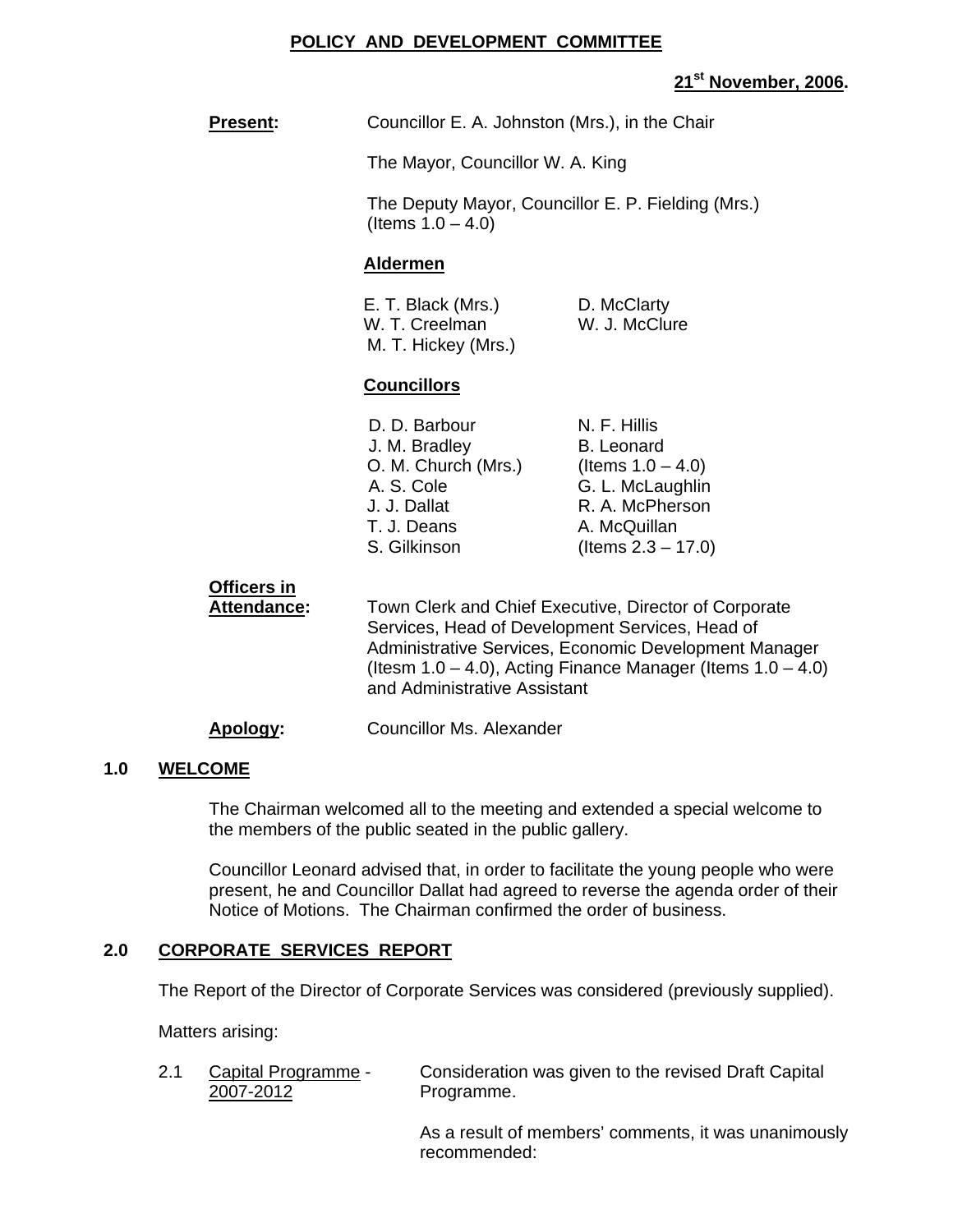That the Capital Programme be re-considered at a December meeting.

2.2 Loan Sanctions Recommended:

That borrowing approval be sought in respect of the undernoted capital expenditure:

| 1. Caravan park refurbishments                                      | 1,300,000 |
|---------------------------------------------------------------------|-----------|
| 2. Coleraine museum                                                 | 1,200,000 |
| 3. Craigahulliar landfill site – phase 5                            | 780,000   |
| 4. Garvagh Sports Hall                                              | 500,000   |
| 5. Watersports Centre, Portrush                                     | 215,000   |
| 6. Replacement vehicles                                             | 212,000   |
| 7. Parks equipment – tractors/grass cutting and other machinery     | 150,000   |
| 8. Coleraine Leisure Centre – squash court/health suite alterations | 140,000   |

 2.3 Gender Action Plan Consideration was given to the draft Gender Action Plan of the Local Government Staff Commission.

> Members' queries were addressed by the Director of Corporate Services, following which it was recommended:

- (i) That Council endorse, in principle, the draft Gender Action Plan.
- (ii) That Council establish a steering group to comprise of Alderman Mrs. Hickey, Councillors Deans and Mrs. Johnston, the Town Clerk and Chief Executive and the Personnel Manager.
- 2.4 Matters for Information Members noted information on the following topics, as contained in the report:
	- Rates Estimates for 2007/2008
	- Accounts for October 2006.
- 2.5 New Appointments The following appointments had been made in accordance with the Local Government Staff Commission's Code of Procedures on Recruitment and Selection:

Leisure Services Department

Administrative Assistant (Job Share) – Flowerfield: Miss. R. Sturgeon

CMS Collections Access Assistant: Miss. N. MacNamara

Chief Executive's Department

Part-Time Cleaner: Ms. F. A. Elliott

2.6 Staff Sickness The Director of Corporate Services reported that: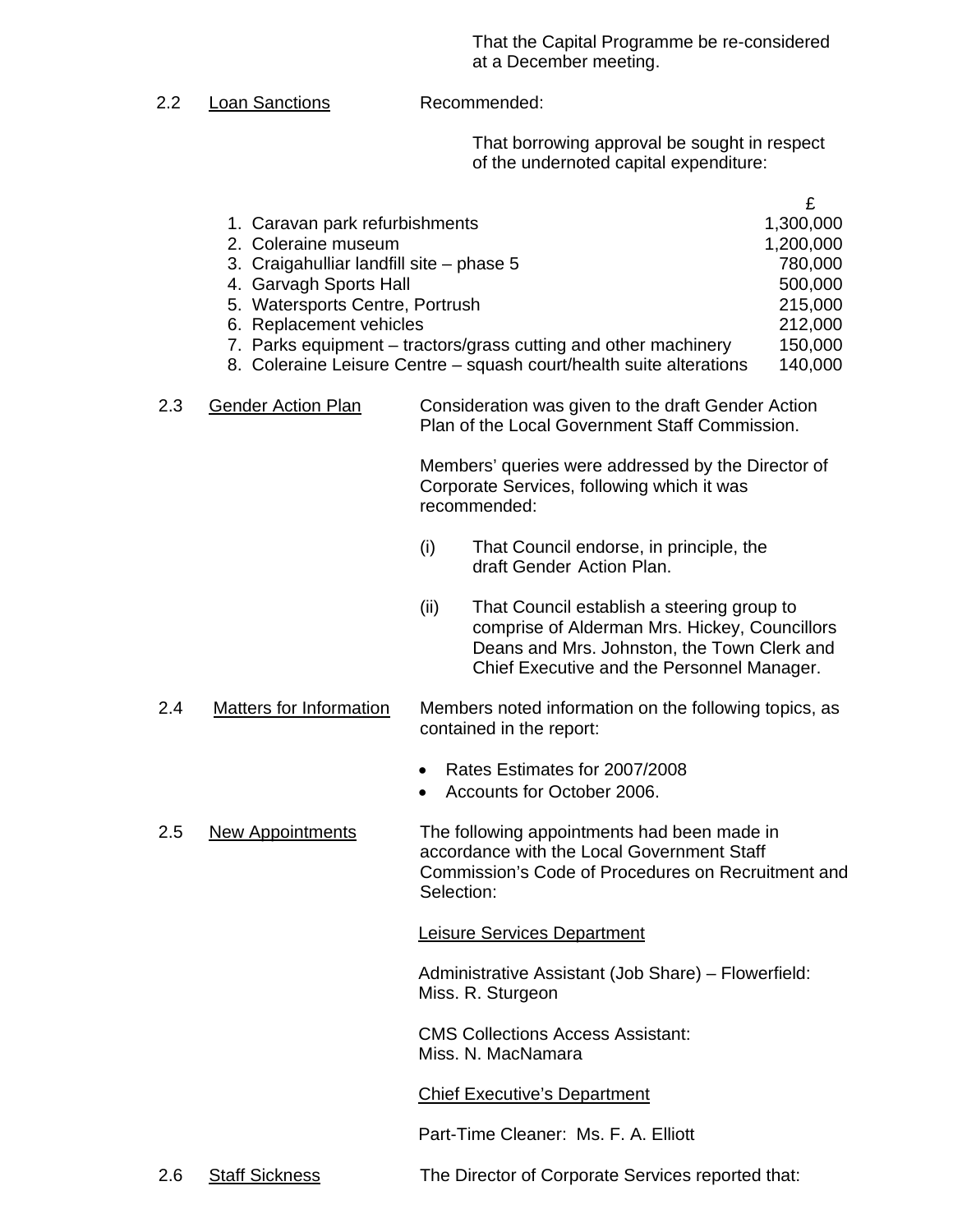- (a) Ms. Colette Ward was now recuperating after surgery but was likely to be off work for some months.
- (b) Mr. Des Wilkinson would be having surgery within the next few days.

It was agreed that a letter expressing members' best wishes be sent to both officers.

#### **3.0 DEVELOPMENT SERVICES REPORT**

3.1 Suspension of Standing It was proposed by Councillor Deans, seconded by Orders **Alderman McClarty and agreed:** 

> That Standing Orders be suspended to allow representatives of the Public and Commercial Service Union to address Council.

 3.1.1 Presentation on Job The Chairman welcomed Ms. A. Greene, Mr. R. Losses in Revenue and Blackford and Ms. E. Armstrong, who were in Customs in Coleraine attendance to address Council on the issue of job losses in Revenue and Customs in Coleraine.

> The representatives outlined the background to the announcement made by HM Revenue and Customs on 16<sup>th</sup> November, 2006 and the impact that this would have on the employees involved and the local community. They then requested Council's support to call for a meeting with the Secretary of State.

Following a period of discussion, during which Ms. Greene answered members' queries, it was agreed that proposals put forward by Alderman McClarty, seconded by Councillor Leonard and Councillor Dallat, seconded by Councillor Mrs. Church, be combined.

It was, therefore, recommended:

- (1) That Council establish a small task force, to comprise a member of all parties in Council, and write to the Secretary of State to request an urgent meeting.
- (2) That the task force contact party leaders and liaise with Civil Service representatives to ensure a top level and cohesive response.

 It was further proposed by Councillor Deans, seconded by Councillor Cole and, following some discussion, recommended:

> That Council enlist the support of Gregory Campbell, MP, to have this matter raised and highlighted at Westminster.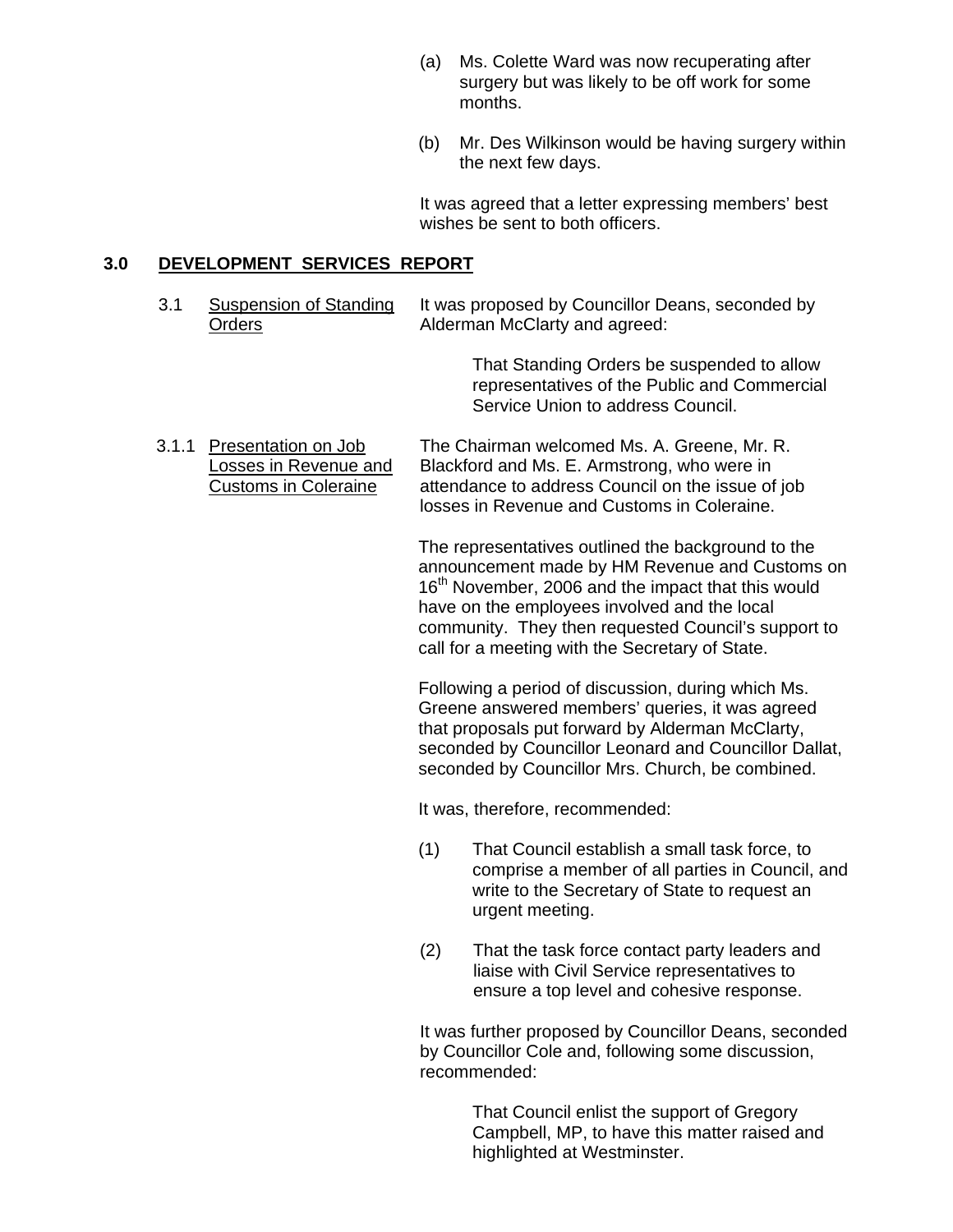It was also suggested that the task force meet as soon as possible to initiate the actions discussed, including immediate contact with London, and then to report back to Council.

The Chairman thanked representatives for their presentation, assured them of Council's full support and wished them success with their campaign.

The representatives then withdrew.

The following party representatives were nominated to the task force:

> Alderman McClarty, Councillors Dallat and Leonard.

The nomination for the DUP would be notified to the Town Clerk and Chief Executive following the meeting.

#### **4.0 NOTICE OF MOTION - SUBMITTED BY COUNCILLOR B. LEONARD**

 At this point in the meeting it was agreed that the order of business be altered to allow Councillor Leonard's Notice of Motion to be debated.

The undernoted Notice of Motion was then proposed by Councillor Leonard and seconded by Alderman McClarty:

"Following the value of and issues raised in the 'I'm a Councillor get me out of here' programme, this Council agrees to investigate meaningful ways of:

- 1. following up the issues raised in the process;
- 2. confirming other areas of interest and concern e.g. by surveying young people and engaging schools;
- 3. engaging the Youth Forum and the Senior Youth Worker of the NEELB in the process;
- 4. encouraging direct and meaningful contact between young people and councillors.

Council further agrees that the appropriate Officers present a report to Council on how best to deliver this."

 Councillor Leonard spoke on the Motion and requested Council's support; he also thanked all those involved in the promotion of the 'I'm a Councillor get me out of here' programme.

On being put to the meeting, following a period of discussion, the Motion was carried by eleven votes to six.

The Chairman thanked the young people and teachers for their attendance, following which they withdrew.

# **5.0 DEVELOPMENT SERVICES REPORT**

The report of the Head of Development Services was considered (previously supplied).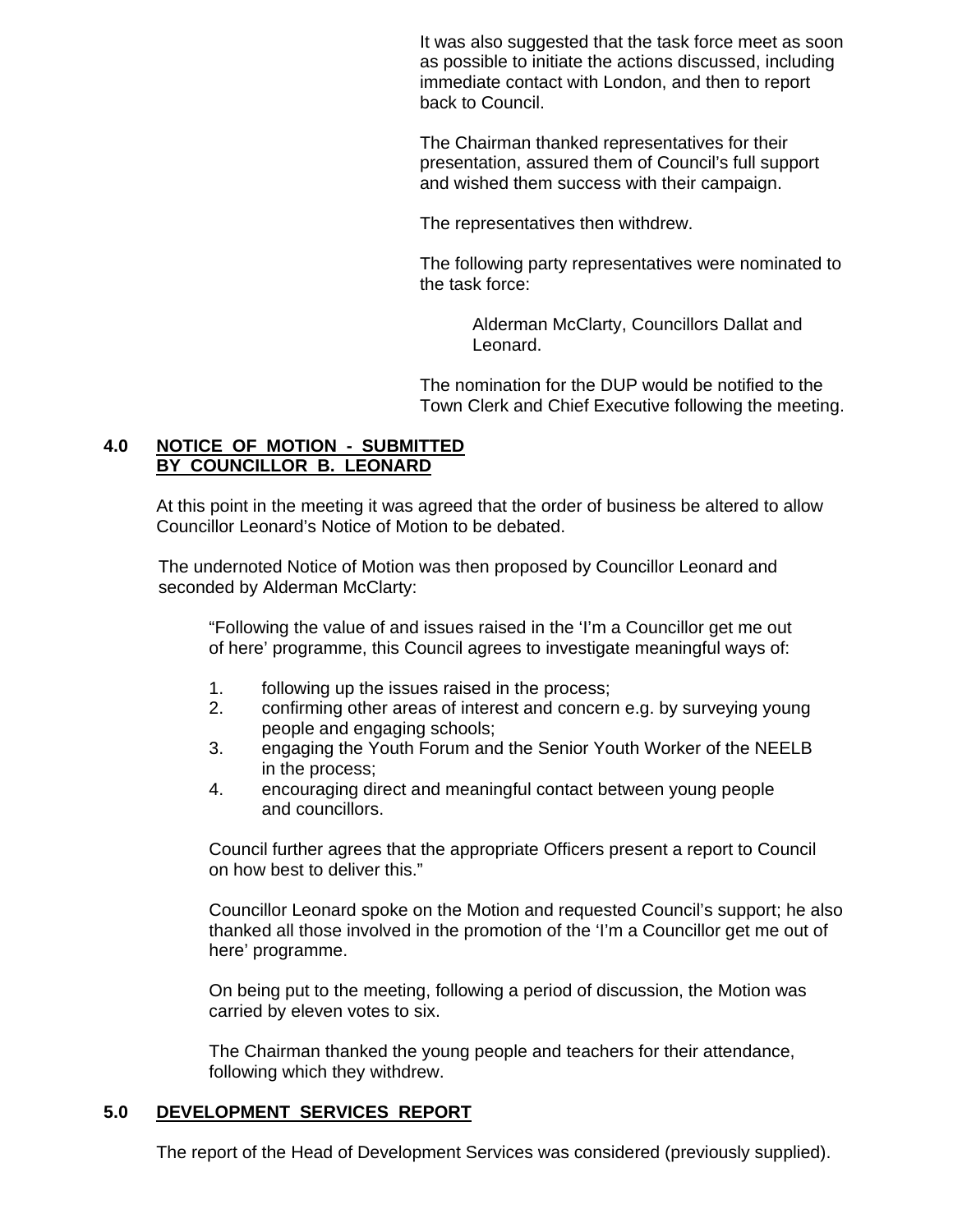### Matters arising:

5.1 CCTV Consideration was given to information on this topic, as contained in the report, and it was recommended:

> That Council approve payment of £71,206 to Safer Coleraine for CCTV provision, for the year commencing December 2006.

Members expressed disappointment on the lack of funding for CCTV provision in rural towns and, following discussion, it was agreed that the Head of Development Services discuss options for CCTV provision in Kilrea/Garvagh with representatives of the relevant organisations and report back to Committee. Councillor McQuillan asked to be included in such discussion.

 5.2 Community Development Consideration was given to the extended Community Support Plan Development Support Plan 2005-2009 and it was proposed by Councillor McPherson, seconded by Alderman Mrs. Black and recommended:

> That Council adopt the Plan subject to the maximum number of councillors on each council being amended to '60' (page 47).

- 5.3 Matters for Information Members noted information on the following topics, as contained in the report:
	- 'I'm a Councillor Get me out of here'.
	- Link Magazine members extended congratulations to Council's PR team on the quality of this publication.
- 5.4 NW '200' Committee It was agreed that the Coleraine and District Motor Club be invited to address the December meeting of the Leisure and Environment Committee.

# **6.0 LAND AND PROPERTY**

 Consideration was given to the Head of Administrative Services' Report on Land and Property (previously supplied).

Matters arising:

- 6.1 Restaurant at 55 North, The Head of Administrative Services updated Portrush members on options available to Council following the site visit on  $6<sup>th</sup>$  November, 2006 viz:
	- (i) Agree to sell the paved area/terrace outside the lower restaurant subject to a covenant that the area would not be built on.
	- (ii) Agree to lease the area subject to an indemnity minimising Council's liability.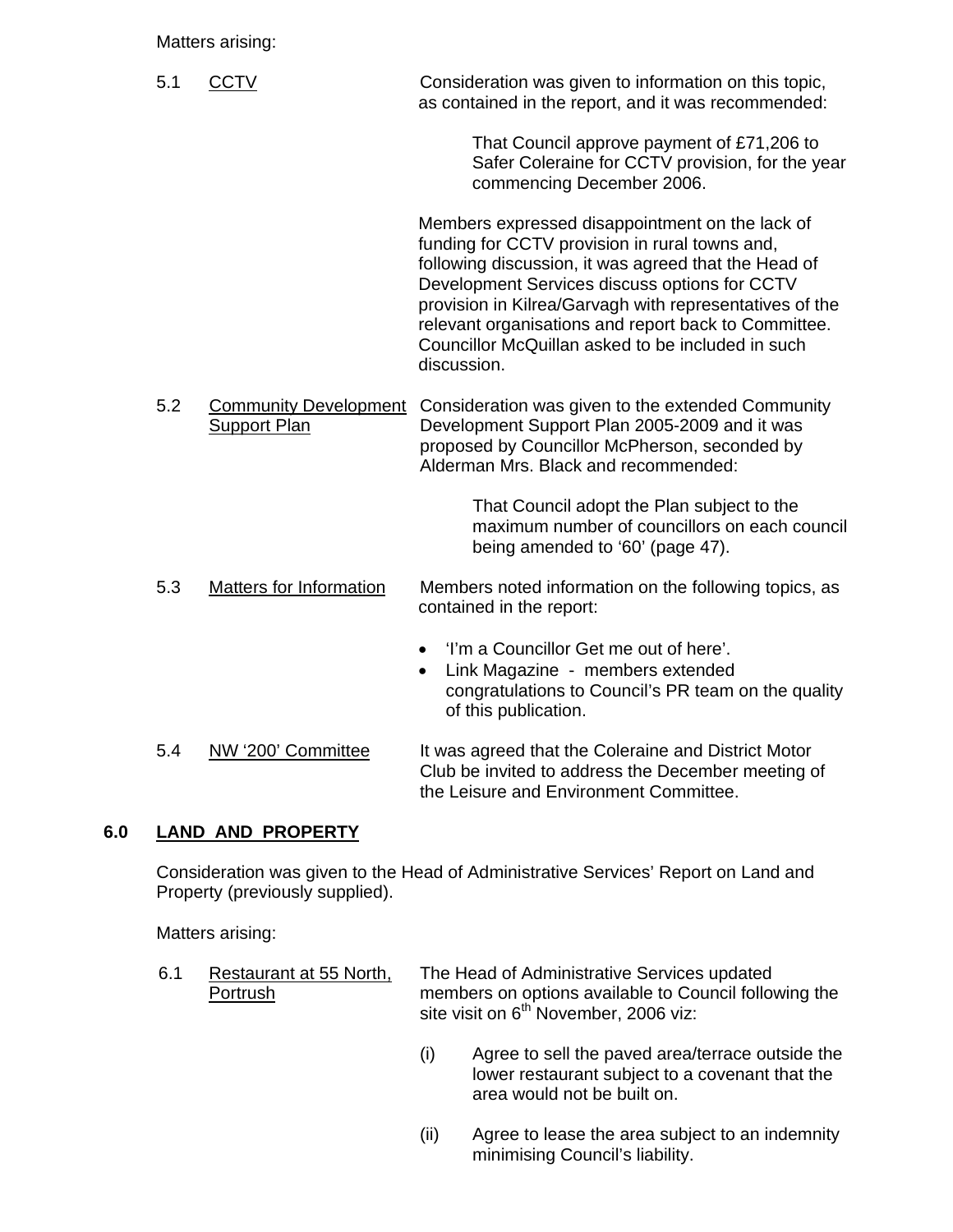(iii) Agree to neither sell or lease.

It was advised that, if Council agreed to lease, or to neither lease or sell, the issue of overhangs could be addressed by Council seeking damages from the restaurant owner for trespass in Council's air space. If, however, Council agreed to sell, this would not be an issue.

Committee was reminded of the Head of Administrative Services' October recommendation, that Council agree to option (i).

Discussion ensued, following which it was proposed by Councillor Deans and seconded by Alderman McClarty:

> That decision be deferred until sketches of the owner's proposals are made available to Council.

It was then proposed, as an amendment, by Councillor HIllis and seconded by Councillor Bradley:

> That Council agree to option (ii), along with an upfront premium, and seek damages for trespass.

 On being put to the meeting, the amendment was lost with six votes for and ten votes against.

The proposal was then carried by twelve votes to six.

Members' comments on the need for more measures to safeguard Council assets were noted by the Head of Administrative Services.

#### **7.0 APPOINTMENT OF COLERAINE DISTRICT POLICING PARTNERSHIP CHAIRMAN 2006/2007**

 Following consideration of the report from the Town Clerk and Chief Executive, Council is recommended to approve the appointment of Councillor McPherson as Chairman of Coleraine District Policing Partnership for 2006/07.

#### **8.0 NOTICE OF MOTION - SUBMITTED BY COUNCILLOR J. DALLAT**

 The undernoted Notice of Motion was proposed by Councillor Dallat, seconded by Councillor McLaughlin and unanimously recommended:

"This Council takes note of serious reports of anti-social behaviour and calls for an early meeting with the North Eastern Education and Library Board Youth Service to discuss current plans to address problems and solutions. Such a meeting should include the attendance of police officers responsible for community policing throughout the borough."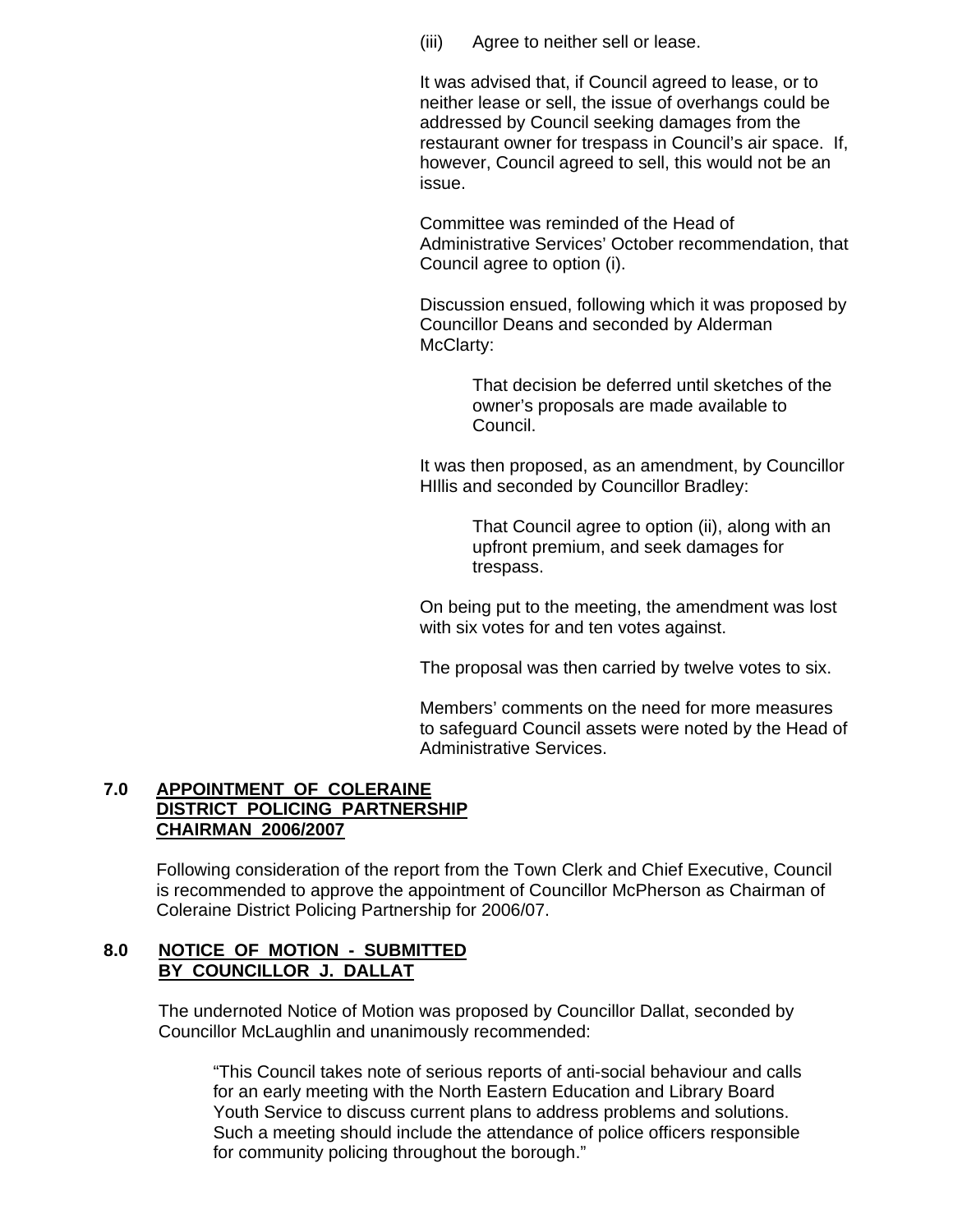#### **9.0 NORTH EASTERN EDUCATION AND LIBRARY BOARD - SPECIAL UNIT PROVISION IN COLERAINE**

 Consideration was given to this Consultation Document, along with the report of the Head of Administrative Services and, following discussion, it was recommended:

 That Council endorse the draft response to this document, as detailed in the report.

### **10.0 CONFEDERATION OF EUROPEAN COUNCILLORS - SEMINAR - SERVICES FOR THE ELDERLY - A FOCUS ON CARE AND TRANSPORT**

Any members interested in attending this seminar, to be held on Friday  $8<sup>th</sup>$  December, 2006 in the Killyhevlin Hotel, Enniskillen, were asked to contact the Administrative Officer.

#### **11.0 INVITATION TO NORTHERN IRELAND CIVIL SERVICE REFORM EVENT**

Read letter from the Head of the Civil Service inviting members to this event on Tuesday 12<sup>th</sup> December, 2006 in the Stormont Hotel, Belfast.

Any members interested in attending were asked to contact the Administrative Officer.

#### **12.0 BOUNDARY COMMISSION FOR NORTHERN IRELAND**

Read Press Notice of 16<sup>th</sup> November, 2006 advising that the revision of parliamentary constituencies by the Boundary Commission is to be deferred.

Noted.

#### **13.0 COALITION AGAINST WATER CHARGES**

Read letter inviting members to attend a public meeting to be held on  $29<sup>th</sup>$ November, 2006 at 7.00 pm in the Banqueting Hall, Belfast City Hall.

Any members interested in attending were asked to contact the Administrative Officer.

#### **14.0 DOCUMENT TABLED**

 (i) Northern Ireland Fire & Rescue Service – Annual Report 2005/06 and Financial Statement.

#### **15.0 MODELLING NILGA'S FUTURE PRESENTATION ON THE WAY FORWARD**

Members noted that this presentation had been scheduled for 4.00 pm on 4<sup>th</sup> December but asked that it be re-arranged on an evening in the future.